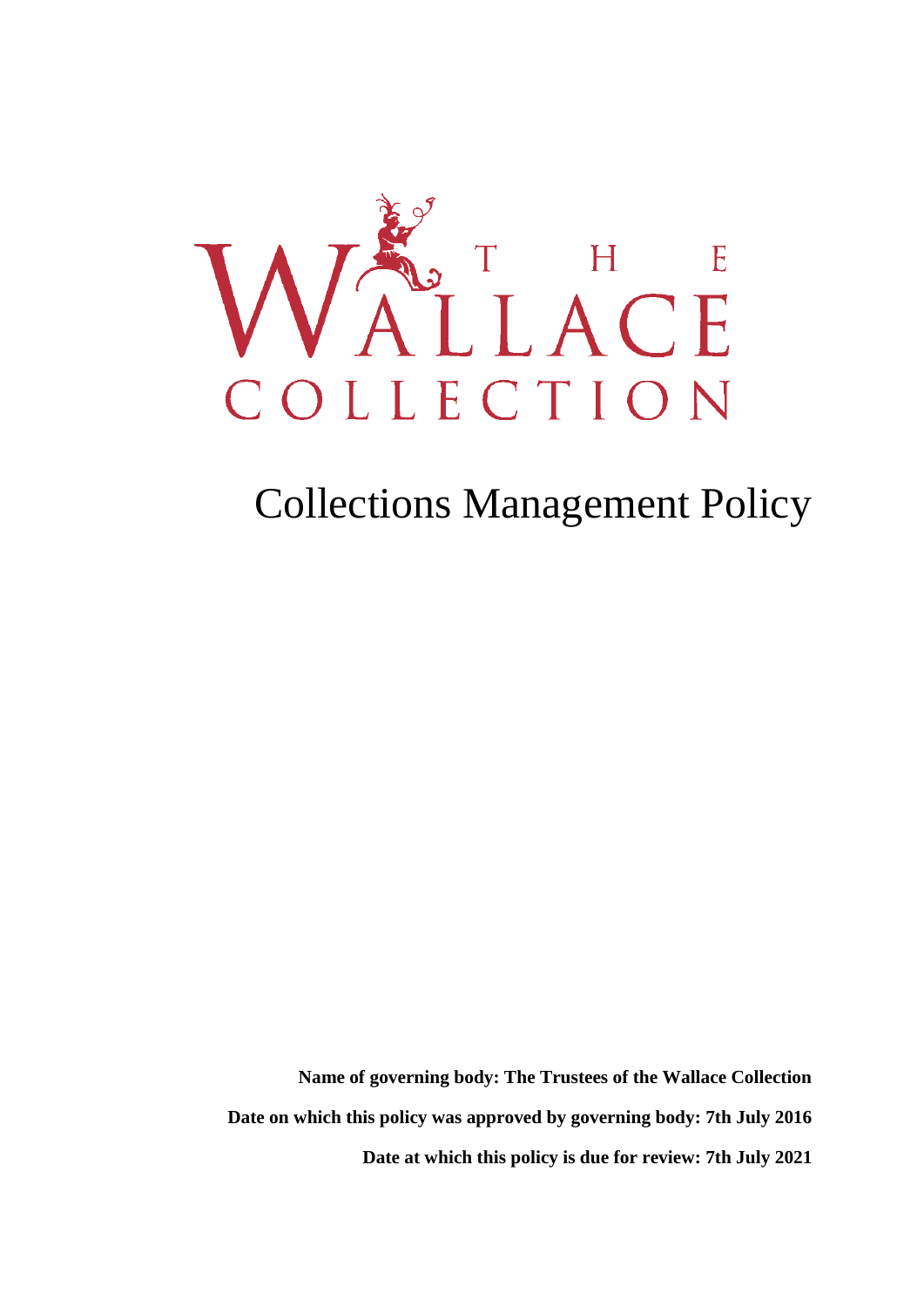| <b>Collections Management Policy</b>                              | 3              |
|-------------------------------------------------------------------|----------------|
| <b>Statement of Authority</b>                                     | 3              |
| <b>Ten Year Plan Strategic Objectives</b>                         | $\overline{3}$ |
| <b>Policy Implementation</b>                                      | 4              |
| <b>Accreditation</b>                                              | 4              |
| <b>Policy Review Procedure</b>                                    | 4              |
| <b>Collections Development Policy</b>                             | 5              |
| Relationship to other relevant policies/plans of the organisation | 5              |
| <b>History of the collections</b>                                 | 6              |
| <b>Overview of Current Collections</b>                            | 6              |
| Themes and priorities for future collecting                       | 7              |
| Themes and priorities for rationalisation and disposal            | 7              |
| Legal and ethical framework for acquisition and disposal of items | 9              |
| <b>Collecting policies of other museums</b>                       | 9              |
| <b>Archival holdings</b>                                          | 9              |
| <b>Acquisition</b>                                                | 10             |
| <b>Human remains</b>                                              | 11             |
| <b>Biological and geological material</b>                         | 11             |
| <b>Archaeological material</b>                                    | 11             |
| <b>Exceptions</b>                                                 | 11             |
| <b>Spoliation</b>                                                 | 12             |
| The Repatriation and Restitution of objects                       | 12             |
| <b>Disposal procedures</b>                                        | 12             |
| <b>Collections Information Policy</b>                             | 15             |
| <b>Collections Access Policy</b>                                  | 18             |
| <b>Collections Care and Conservation Policy</b>                   | 21             |
| <b>Responsibility</b>                                             | 24             |
| <b>APPENDIX 1 – Environmental Recommendations</b>                 | 26             |
| <b>APPENDIX 2 – Definitions</b>                                   | 27             |
| <b>APPENDIX 3 - Access Guidelines for Printed Material</b>        | 28             |
| <b>APPENDIX 4 – Legal and Ethical Basis</b>                       | 29             |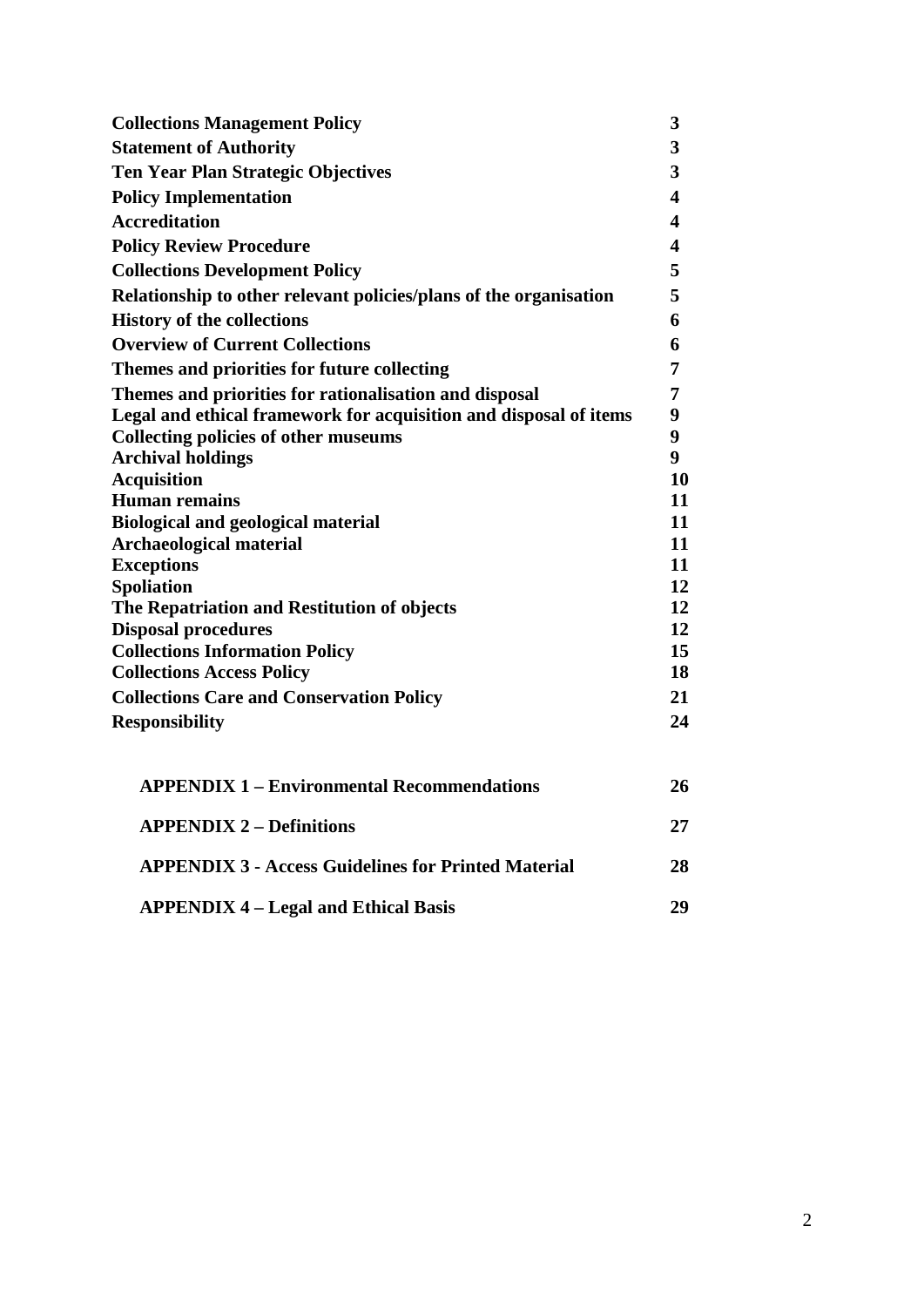#### **Collections Management Policy**

 which the collections of the Museum are governed in order to enable the Wallace Collection policy areas of research, collections development, information, access and care and The purpose of the Collections Management Policy is to set out the standards of care by to deliver on the Ten Year Plan's three strategic objectives. Through the individual key conservation, the Wallace Collection aims to achieve a balance between access and preservation, and between the needs of the collections and the people who use them. Realising this balance is vital to successful collections management and key to achieving the aims set out in the Wallace Collections Statement of Purpose. The Collections Management Policy has been developed in consultation with departments across the Museum, including Conservation, Curatorial, Collections Services, Education and Visitor Services.

#### **Statement of Authority**

 Collection. So far as practicable and subject to the provisions of this Act, the Board has the study or research; and generally promote the public's enjoyment and understanding of fine and applied art both by means of the Board's collection and by such other means as they The Museums and Galleries Act 1992, established a board of Trustees of the Wallace authority to maintain the collection of objects known as the Wallace Collection, to care for and preserve the objects in the collection; secure that the objects are exhibited to the public; secure that the objects are available to persons seeking to inspect them in connection with consider appropriate. The Board delegates the authority to the Director to take operational decisions and, with the assistance of the Management Board, to implement the obligations laid down by the Act. The Director is answerable to Parliament as the Accounting Officer responsible for the proper expenditure of public money granted to the Museum.

#### **Wallace Collection's Ten Year Plan Strategic Objectives**

The following main objectives were proposed by the Director, modified in internal discussions and then approved by the Trustees on 9 January 2013. In 2024 the Wallace Collection will be:

#### **armour. A leading centre for French eighteenth-century art and European princely arms and**

#### *Championed by the Director*

**A welcoming, accessible and inspirational museum promoting our core areas to a diverse audience and encouraging learning.** 

#### *Championed by the Director of Public Engagement*

**A museum with an up-to-date infrastructure with sufficient space for its collections, visitors, staff and activities.** 

*Championed by the Director of Finance and Operations*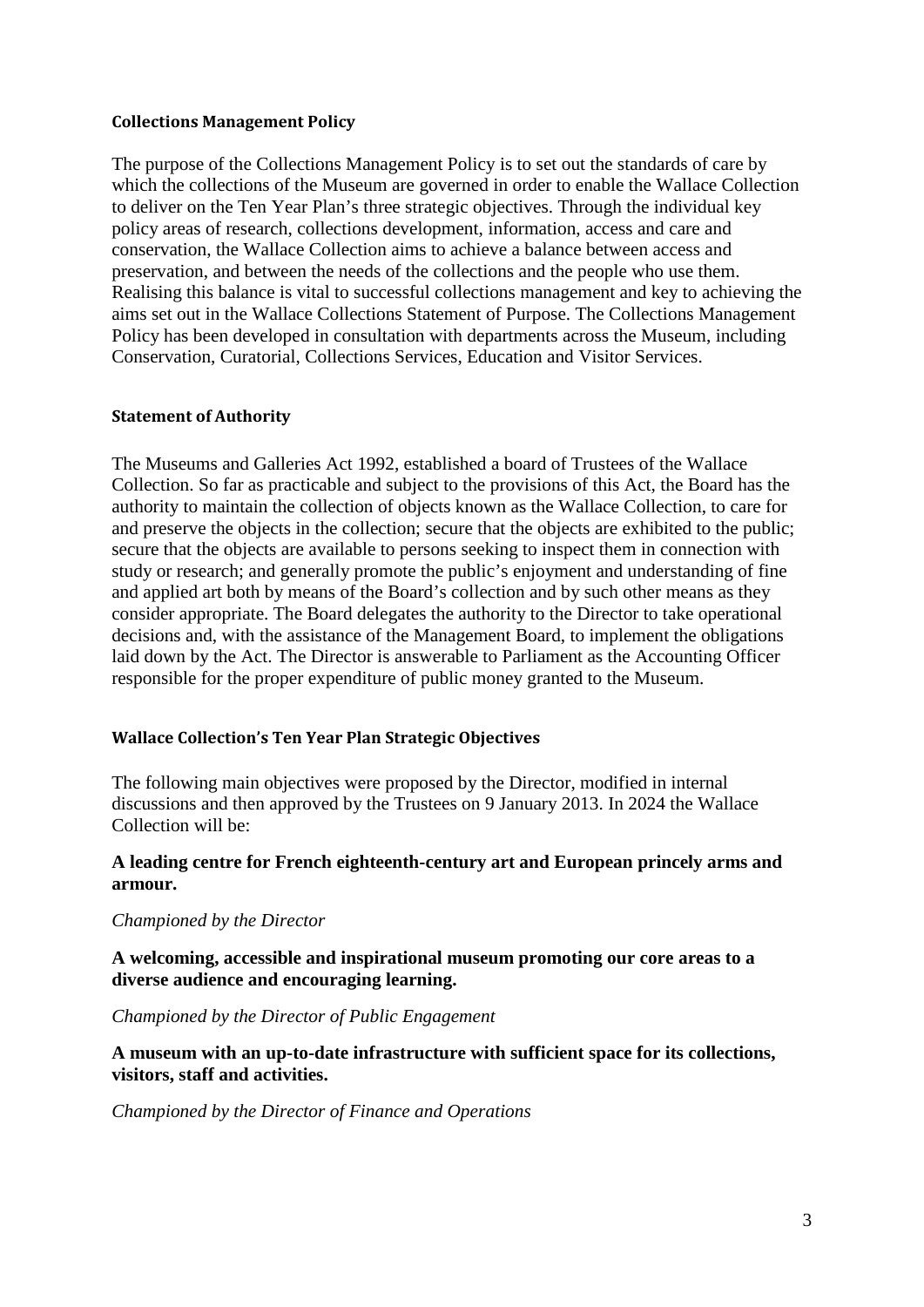#### **Policy Implementation**

 The implementation of the principles set out in the four key policy areas is documented in the following:

- Collections Management Procedures Manual
- Data Manual
- Exhibitions Policy 2014
- Loans In Policy 2014
- Corporate Plan 2016 2019
- Collections Care and Conservation Plan 2016 2019
- Library and Archive Development Plan 2016 2019
- The Emergency Plan
- Environmental Policy 2014
- Access Action Plan

#### **Accreditation**

 run and how the collections and the experience of our users are managed. We are committed Collection expects to participate in the further phases of the scheme. The Wallace Collection is an Accredited Museum. Accreditation is a minimum standards scheme and addresses a number of fundamental questions that the public and funding authorities are right to ask of museums. By participating in this scheme, the Wallace Collection affirms its commitment to the adoption of agreed standards in how the museum is to encouraging confidence in museums as organisations that research and manage collections for the benefit of society and managing public funds appropriately, and to reinforcing the importance of a shared ethical and professional basis for all museums. The Wallace

# **Policy Review Procedure**

 The Collections Management Policy including each of the four key policy areas will be published and reviewed at least every five years (with interim reviews where necessary). The date when the policy is next due for review is on or before 7 July 2021.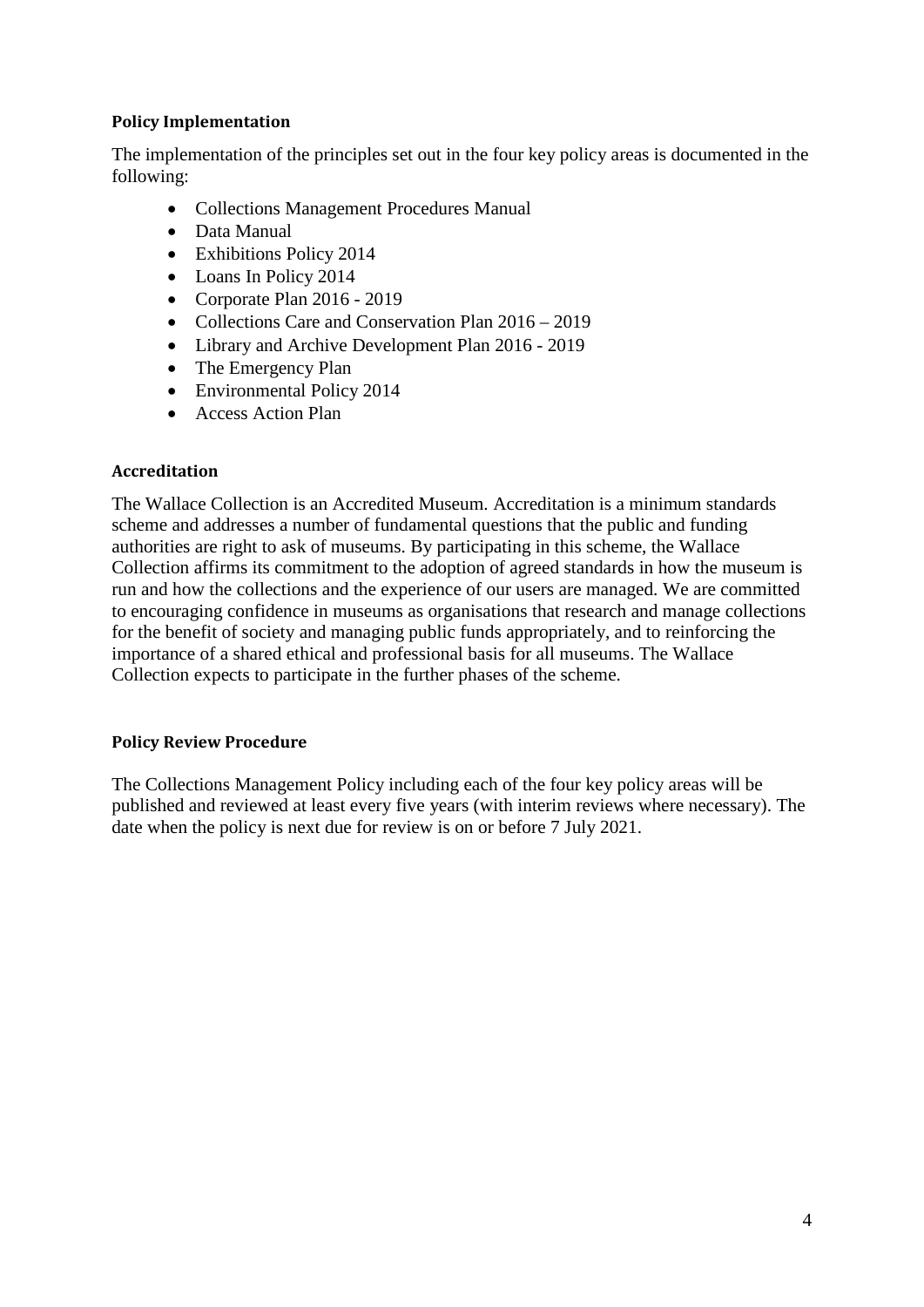#### **Collections Development Policy**

 as well as giving an overview on the priorities and themes for developing the Hertford House Collection operates and the legal and ethical obligations of the Board of Trustees. The policy The Collections Development Policy is an integral part of the Museum's overall Collections Management Policy. The Collections Development Policy is intended as a public document for the information of Government, Museum staff, and other interested parties, such as other museums and grant-giving and funding bodies. Guided by the Wallace Collection's Statement of Purpose, it describes the history of the collection and the collection as it is now, Historic Collection. It also spells out the legal framework within which the Wallace also covers our policy regarding disposals from the Hertford House Historic Collection.

#### **Arts Council England will be notified of any changes to the collections development policy, and the implications of any such changes for the future of collections.**

#### **1. Relationship to other relevant policies/plans of the organisation:**

**1.1.** The museum's statement of purpose is:

The Wallace Collection aims to

 with the bequest of Lady Wallace; to maintain and develop the quality of scholarship and Preserve the Collection and Hertford House for future generations to enjoy in accordance practical skills of the curatorial, conservation, education, library and archival staff; through the content and the quality of the Collection and by nurturing our expertise, to continue as a centre of excellence, at home and internationally, in eighteenth-century fine and decorative arts, arms and armour and the history of collecting.

#### So that it may achieve the following

 and sensory access; to provide the appropriate atmosphere and ambience and the Invite the enjoyment, understanding and love of the objects in the collection; to make each object communicate its special properties to the viewer through physical, intellectual information and education necessary to bring the object to life for every visitor. We want the public to see the connections between ordinary objects in use throughout the world today and the Collection's extraordinary objects many of which, though more elaborate, have the same purpose as those at home. To show that the works of art in the Collection transcend racial boundaries and are part of everyone's cultural history.

 We seek to encourage a sense of sharing of some of mankind's greatest creations. For there should always be an alternative. No disability should be a bar to enjoying the Collection. To encourage the habit of visiting museums and galleries among as wide an those who are physically or mentally unable to participate in one facet of the Collection audience as possible by reducing any feeling of intimidation, increasing a sense of belonging and conveying the importance of being there. To build relationships with key communities.

Make the best and most sympathetic use of new technologies to disseminate the understanding and appreciation of the Collection, both in terms of its objects and the full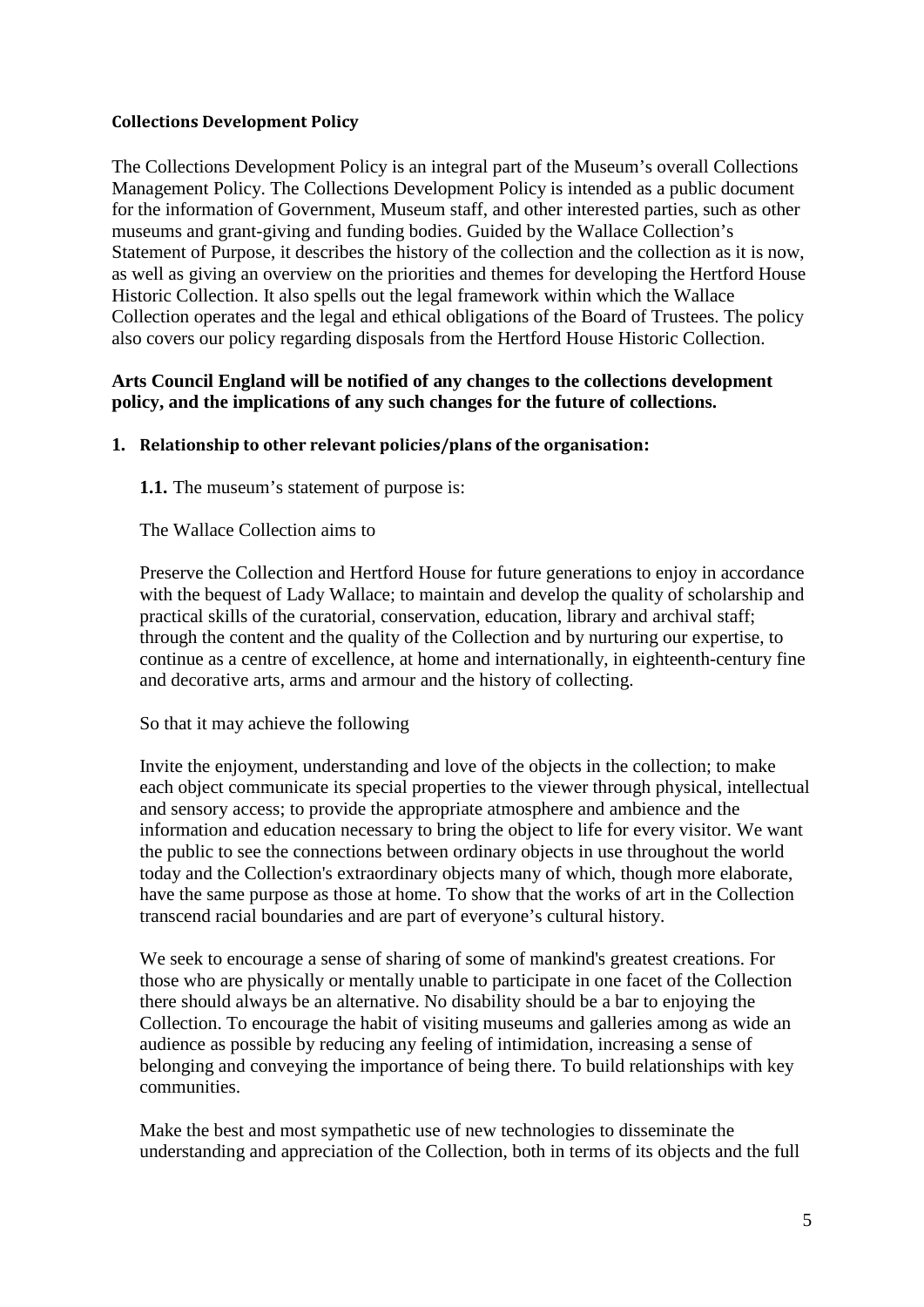motivate each member of staff to contribute to and achieve the Collection's objectives. range of its activities. Develop strong and forward-looking managers who can create and

- **1.2** The governing body will ensure that both acquisition and disposal are carried out openly and with transparency.
- **1.3** By definition, the museum has a long-term purpose and holds collections in trust for the benefit of the public in relation to its stated objectives. The governing body therefore accepts the principle that sound curatorial reasons must be established before consideration is given to any acquisition to the collection, or the disposal of any items in the museum's collection.
- **1.4** Acquisitions outside the current stated policy will only be made in exceptional circumstances.
- **1.5** The museum recognises that its responsibility, when acquiring additions to its collections, to ensure that care of collections, documentation arrangements and use of collections will meet the requirements of the Museum Accreditation Standard. This includes using SPECTRUM primary procedures for collections management. It will take into account limitations on collecting imposed by such factors as staffing, storage and care of collection arrangements.
- **1.6** The museum will undertake due diligence and make every effort not to acquire whether by purchase, gift, bequest or exchange, any object or specimen unless the governing body or responsible officer is satisfied that the museum can acquire valid title to the item in question.

**1.7** The museum will not undertake disposal motivated principally by financial reasons.

# **2. History of the collections**

widow of Sir Richard Wallace (1818-1890), the illegitimate son of the  $4<sup>th</sup>$  Marquess of the greater part of today's collection. The Wallace Collection is an outstanding collection of French and other European paintings and decorative arts from 1200 to ca. 1900, assembled by five generations of the Seymour-Conway family. The collection was bequeathed to the nation in 1897 by the Hertford (1800-1870). The  $4<sup>th</sup>$  Marquess and Sir Richard Wallace between them acquired

 study of works of art already in the collection. Such objects and archival material do not Since the foundation of the Museum, the Trustees of the Wallace Collection have from time to time acquired material which significantly enhances the context, appreciation and form part of the Wallace Collection but are instead accessioned into the Hertford House Historic Collection and the Wallace Collection Archive.

#### **3. Overview of current collections**

The Wallace Collection today comprises paintings, miniatures and illuminated manuscript cuttings, sculpture, furniture, pottery, maiolica, faience and stoneware, porcelain, European and Oriental arms and armour, glass, enamels, metalwork and miscellaneous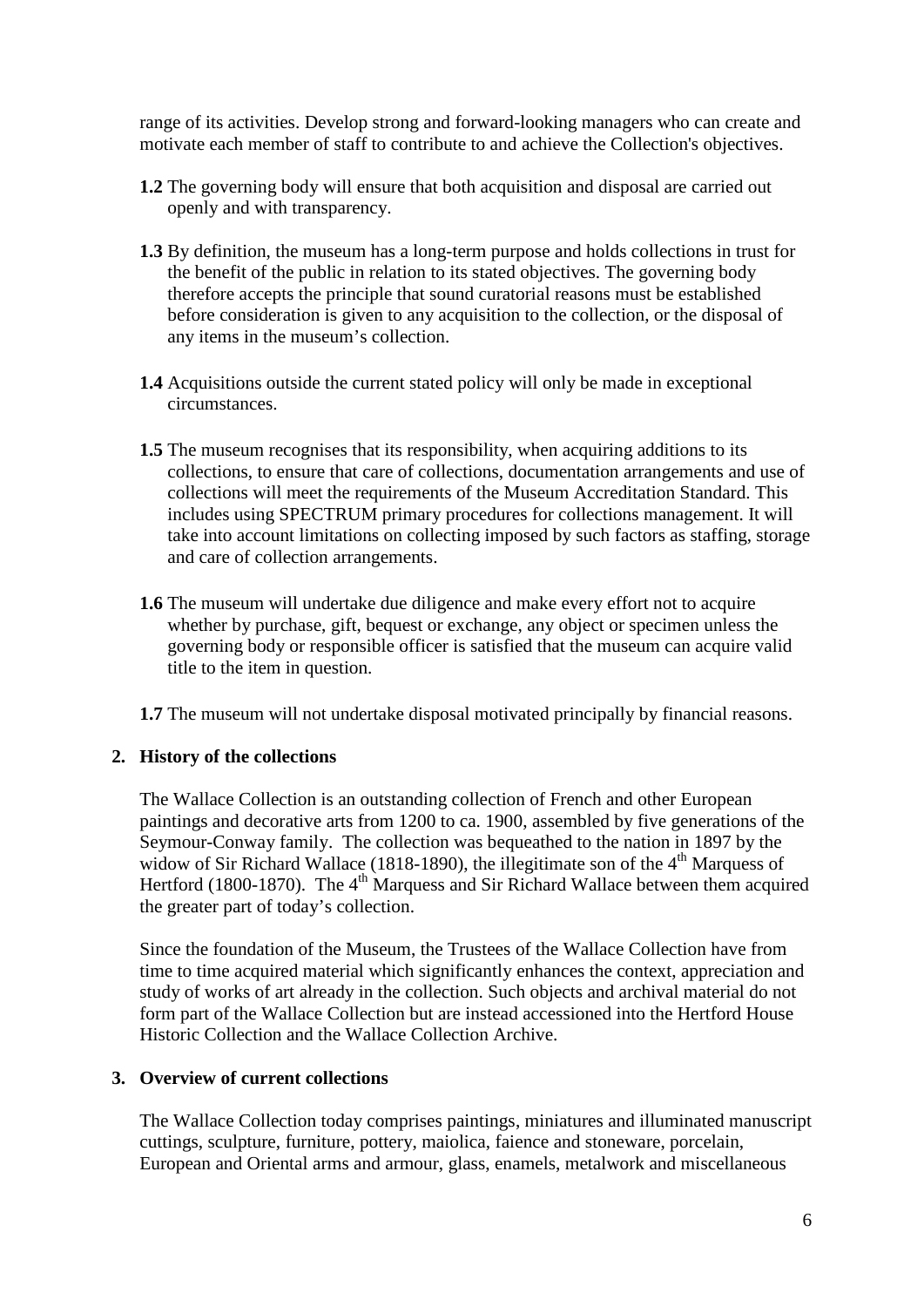objects. The substantial portion of Sir Richard Wallace's collection which was in 1897 housed not on the Ground and First Floors of Hertford House but elsewhere in Hertford House and in other Hertford residences did not form part of the Bequest, and was subsequently dispersed.

 the study of the works of art in the Wallace Collection. The collections contain a range of The Hertford House Historic Collection and Archive consist of objects relating to the history of the Wallace Collection and Hertford House, as well as material that enhances object types including, miniatures, pictures, sculpture and historical archival materials such as letters and papers, for example a series of c.100 letters between the 4th Marquess of Hertford and his agent Samuel Mawson. Objects range from those that are first class and of national importance to ephemera retained for local interest. Authorisation to acquire rests with the Wallace Collection Acquisition Panel, in consultation with the Trustees of the Wallace Collection.

# **4. Themes and priorities for future collecting**

 preclude the Trustees from adding works of art to the Collection, as expressed in the The Wallace Collection is a closed collection. The terms of Lady Wallace's Bequest, stating that the collection 'shall be kept together unmixed with other works of art', Museums & Galleries Act 1992 (section 4(6)). Only in exceptional circumstances may an acquisition occur to complete a work of art or set or ensemble within the Bequest.

 Hertford House Historic Collection and Archive which, in the opinion of the Director, Wallace Collection's role as a centre for the study of French eighteenth-century art, The Trustees will continue to consider the acquisition of objects and material for the relate demonstrably to the history of the Wallace Collection, or which enhance the context, appreciation and study of objects in the Collection, or otherwise enhance the European arms and armour, or Anglo-French collecting in the eighteenth and nineteenth centuries.

# **5. Themes and priorities for rationalisation and disposal**

 **5.1** The museum does not intend to dispose of collections during the period covered by this policy.

 an item is considered for disposal, a framework for decision making will be followed so that the motivations and intended outcomes are clear. If a disposal from the Hertford **5.2** The Wallace Collection is prohibited under the terms of Lady Wallace's bequest from disposing of works of art from the Collection. Only in the interest of increased public benefit, will the Trustees of the Wallace Collection consider responsible, curatoriallymotivated disposal from the Hertford House Historic Collection or collected archives. If House Historic Collection or collected archives is undertaken, the Wallace Collection will attempt to achieve as many of the below outcomes as possible:

- Improved care for the item
- Improved access to the item, increased enjoyment and engagement by the public
- Improved context for the item
- Continued retention of the item within public museum collections or the wider public domain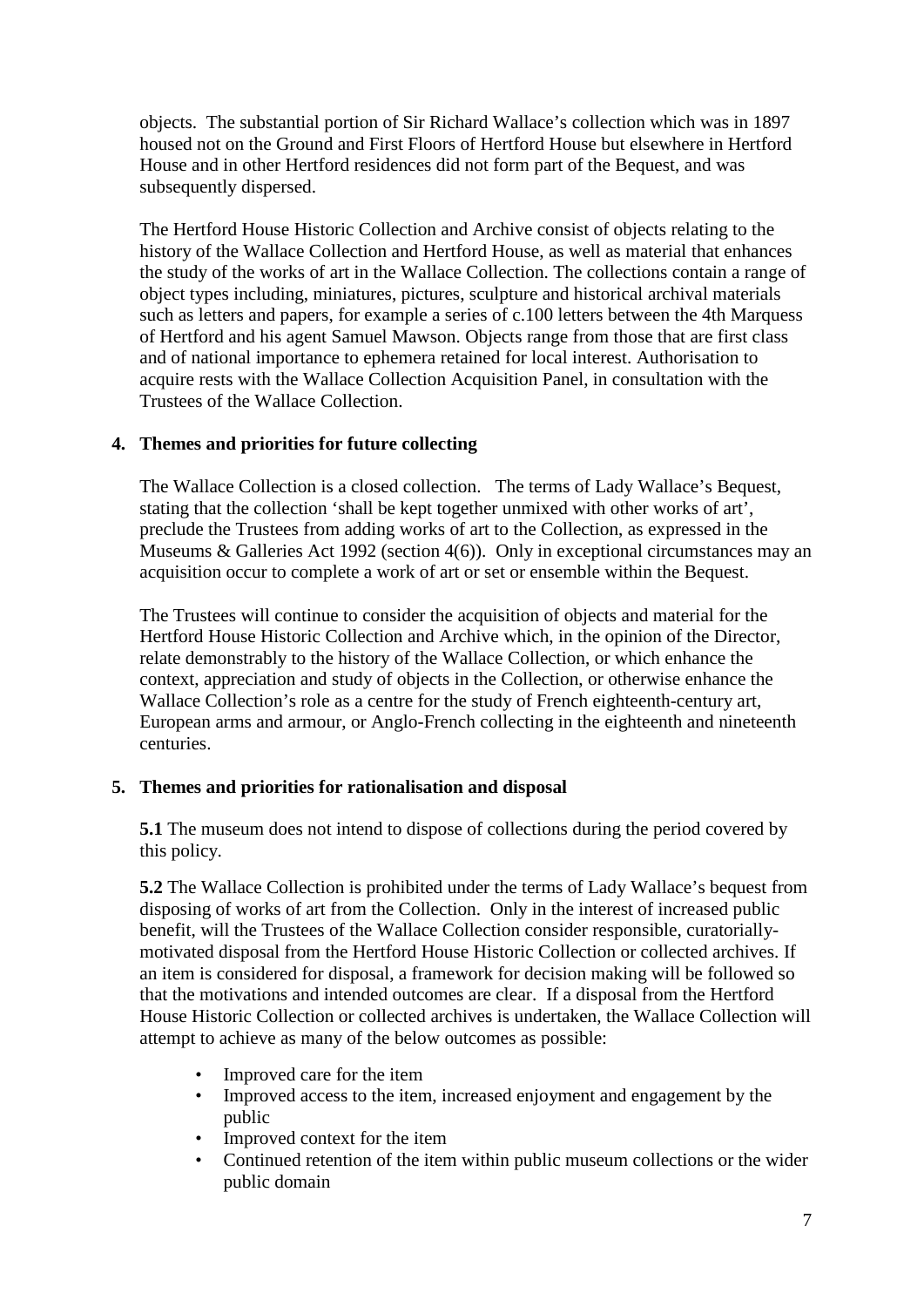• The removal of any hazard posed by the item (for example through contamination)

disposal from the Hertford House Historic Collection or collected archives: In order to achieve these outcomes the following types of items may be considered for

a) Items that fall outside the Wallace Collection's identified themes and priorities for collecting.

Things to consider:

- Why was the item acquired in the first place?
- • Is the item currently being used? If yes, then there is a strong argument for retention
- Might it be better used by another museum?
- Is the item being selected because it is out of fashion? If so proceed with caution
- Would the item fit better, and be more widely used and accessible, in another museum's collection (e.g. more geographically or culturally relevant)?

#### b) Duplicate items

Things to consider:

- Is the duplicate in use? Are there any identifiable uses for the item in the future?
- Does the item have a unique history?
- Is there cultural value in retaining more than one of the items?
- Could a use be found for the item in another part of the collection e.g. education, handling or set dressing?
- Is the duplicate item likely to be found in other museums? (If so, it may be difficult to transfer.)

# c) Underused items

Things to consider:

- Why is this item unused, what are the potential opportunities for use in the future?
- Might it be better used by another museum?
- If specialist knowledge could be obtained is there a likelihood that the item could be brought into use?
- Is the specialist knowledge more likely to be available if the item is transferred?
- What is the cultural significance of the item within the collection?
- Is the item unique or is there other similar material in the collection?
- Is the item being selected because it is out of fashion? If so proceed with caution
- Could the museum find a use for the item, for example for handling or set dressing?
- d) Items for which the museum is unable to provide adequate care (or curation) Things to consider:
	- Is the item relevant to the collection?
	- Would the item fit better in another collection?
	- Can the resources be obtained to care for the item?
	- Are the resources more likely to be available in another museum?
- e) Items that are damaged or deteriorated beyond the museum's ability to repair.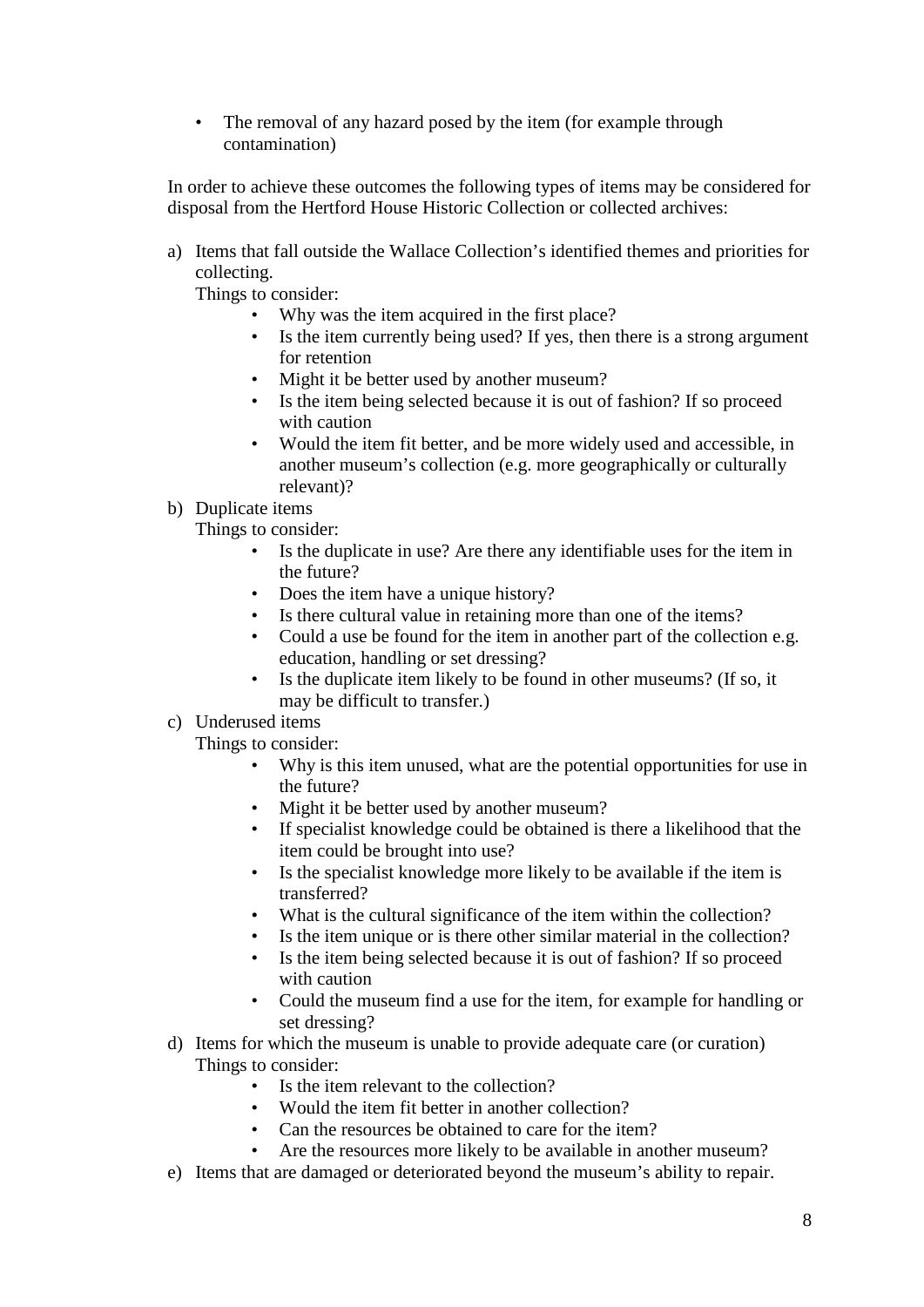Things to consider:

- Is the item beyond repair?
- What would be the cost of conserving/repairing the item?
- Is the cost of conserving and repairing the item within the resources of the museum?
- Is another owner, such as a specialist or enthusiasts' group better able to repair and use the item?
- f) Uncontextualised or unprovenanced items

Things to consider:

- Has every effort been made to research the item's history?
- Can the museum find a use for this item for education, object handling, set dressing etc.?
- Has the museum undertaken a risk assessment relating to disposal of the item?

g) Items that pose a threat to health and safety

Things to consider:

- What is the risk to the public and staff?
- Is it possible to remove the risk and still retain the item?
- How can the item be destroyed safely?
- What legislation may affect the items retention/disposal from the collection?

#### **6. Legal and ethical framework for acquisition and disposal of items**

 The museum recognises its responsibility to work within the parameters of the Museum Association Code of Ethics when considering acquisition and disposal.

#### **7. Collecting policies of other museums**

**7.1** The museum will take account of the collecting policies of other museums and other organisations collecting in the same or related areas or subject fields. It will consult with these organisations where conflicts of interest may arise or to define areas of specialism, in order to avoid unnecessary duplication and waste of resources.

**7.2** Specific reference is made to the following museum(s)/organisations:

Leeds City Art Galleries Royal Armouries Temple Newsam Orford Museum Lisburn Museum The National Gallery, London Warwickshire County Record Office British Library

# **8. Archival holdings**

The Wallace Collection Archive holds papers relating to the Founders of the Collection, the Hertford Wallace Family Archive; this includes inventories of the collection, receipts of purchases and correspondence. In addition the Archive contains records of the Museum from Lady Wallace's bequest in 1897 to the present day; these include Trustee minutes, exhibition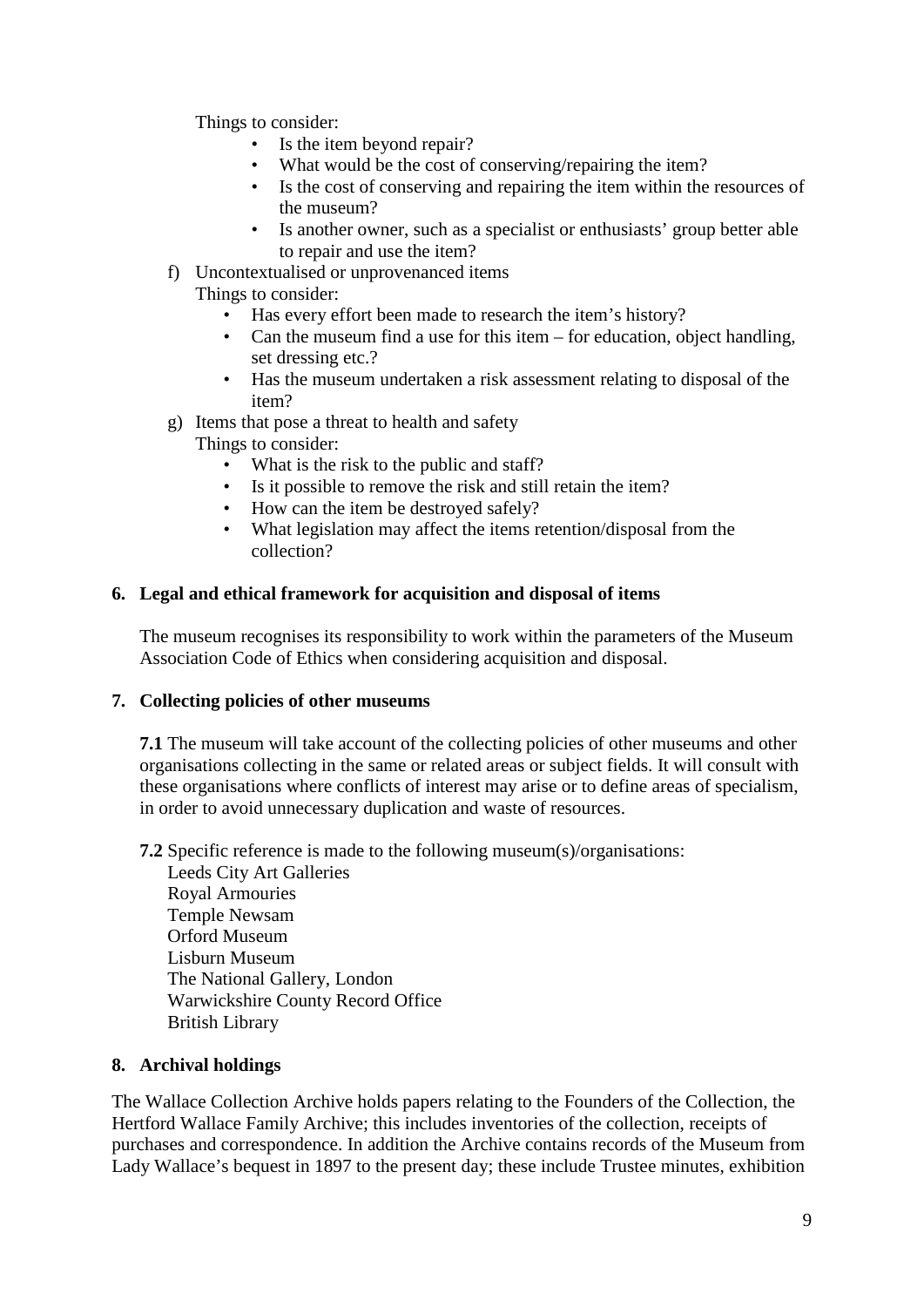1979 are housed in the National Archives at Kew. The Archive also collects archives relating records and object and conservation files. Some records of the Collection dating from 1897 – to its subject specialist areas of French eighteenth-century art, European princely arms and armour, and the history of collecting in Britain and France in the eighteenth and nineteenth centuries. The Trustees of the Wallace Collection will be guided by the Code of Practice on Archives for Museums and Galleries in the United Kingdom (third edition, 2002).

 Full details of the Library and Archives' holdings and its rationale and approach to developing this collection can be found in the Wallace Collection's Library and Archive Development Plan.

# **9. Acquisition**

# **9.1 The policy for agreeing acquisitions is:**

a) Authorisation to acquire rests with the Wallace Collection Acquisition Panel. The Acquisition Panel includes the Director, the Senior Curator and the Head of Collections Services. The purchase of any item with a valuation of more than £5,000 must be approved by the Trustees of the Wallace Collection.

 Hertford House and also material that enhances the study of the works of art in the b) Collecting is limited to items relating to the history of the Wallace Collection and Wallace Collection. These may comprise:

- Works of art which once formed part of the Wallace Collection, but were not included in the 1897 Bequest;
- • Archival material relating to the formation, history and work of the Wallace Collection both before and after its opening in 1900;
- Paris in the  $18<sup>th</sup>$  and  $19<sup>th</sup>$  centuries; • Archival material relating to the history of collecting, in particular in London and
- • Archival and documentary material relevant to the study of key areas of its collections, including French eighteenth-century art and European princely arms and armour.

c) The museum may acquire objects either by gift, purchase or bequest.

 d) Not all offers of donations or sales can be taken up. If the Wallace Collection does not accept such an offer, the owner will be advised in writing.

e) The Wallace Collection will not accept any object without confirmation that the donor or vendor has valid and legal title to retain and transfer the object. The Wallace Collection will ensure that there is a good title document for every acquisition.

f) The curator proposing the acquisition is responsible for undertaking full provenance checks for all objects proposed for acquisition to the Collection. The Director of the Wallace Collection has overall responsibility for ensuring that appropriate due diligence procedures are carried out.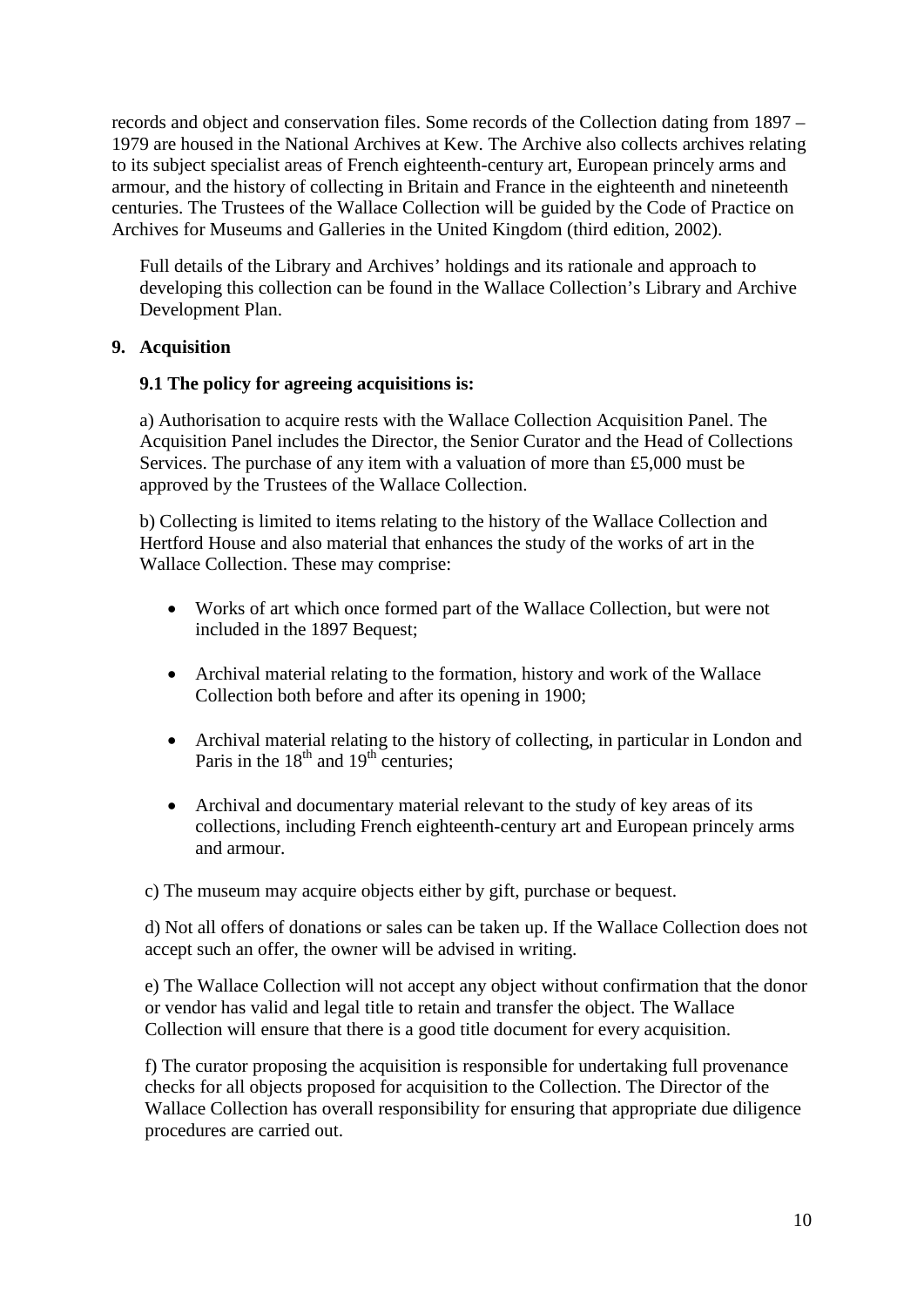promotional purposes, including loans to schools and other educational groups. g) The museum may acquire certain items that are not intended to be retained for the permanent collection. These items may be used, if appropriate, for educational or

h) The museum recognises its responsibility, in acquiring additions to its collections, to ensure that care of collections, documentation arrangements and use of collections will meet the requirements of the Accreditation Standard. It will take into account limitations on collecting imposed by such factors as staffing, storage and care of collection arrangements.

**9.2** The museum will not acquire any object or specimen unless it is satisfied that the object or specimen has not been acquired in, or exported from, its country of origin (or any intermediate country in which it may have been legally owned) in violation of that country's laws. (For the purposes of this paragraph 'country of origin' includes the United Kingdom).

 Prohibiting and Preventing Illicit Import, Export and Transfer or Ownership of Cultural **9.3** In accordance with the provisions of the UNESCO 1970 Convention on Means of Property, which the UK ratified with effect from November 1 2002, and the Dealing of Cultural Objects (Offences) Act 2004, the museum will reject any items that have been illicitly traded. The governing body will be guided by the national guidance on the responsible acquisition or cultural property issued by the Department for Culture, Media and Sport in 2005.

#### **10. Human remains**

The museum does not hold or intend to acquire any human remains.

# **11. Biological and geological material**

The museum will not acquire any biological or geological material.

# **12. Archaeological material**

The museum will not acquire any archaeological material.

# **13. Exceptions**

**13.1** Any exceptions to the above clauses will only be because the museum is:

- o Acting as an externally approved repository of last resort for material of local (UK) origin
- the country of origin. o The acting with the permission of authorities with the requisite jurisdiction in

In these cases the museum will be open and transparent in the way it makes decisions and will act only with the express consent of an appropriate outside authority. The museum will document when these exceptions occur.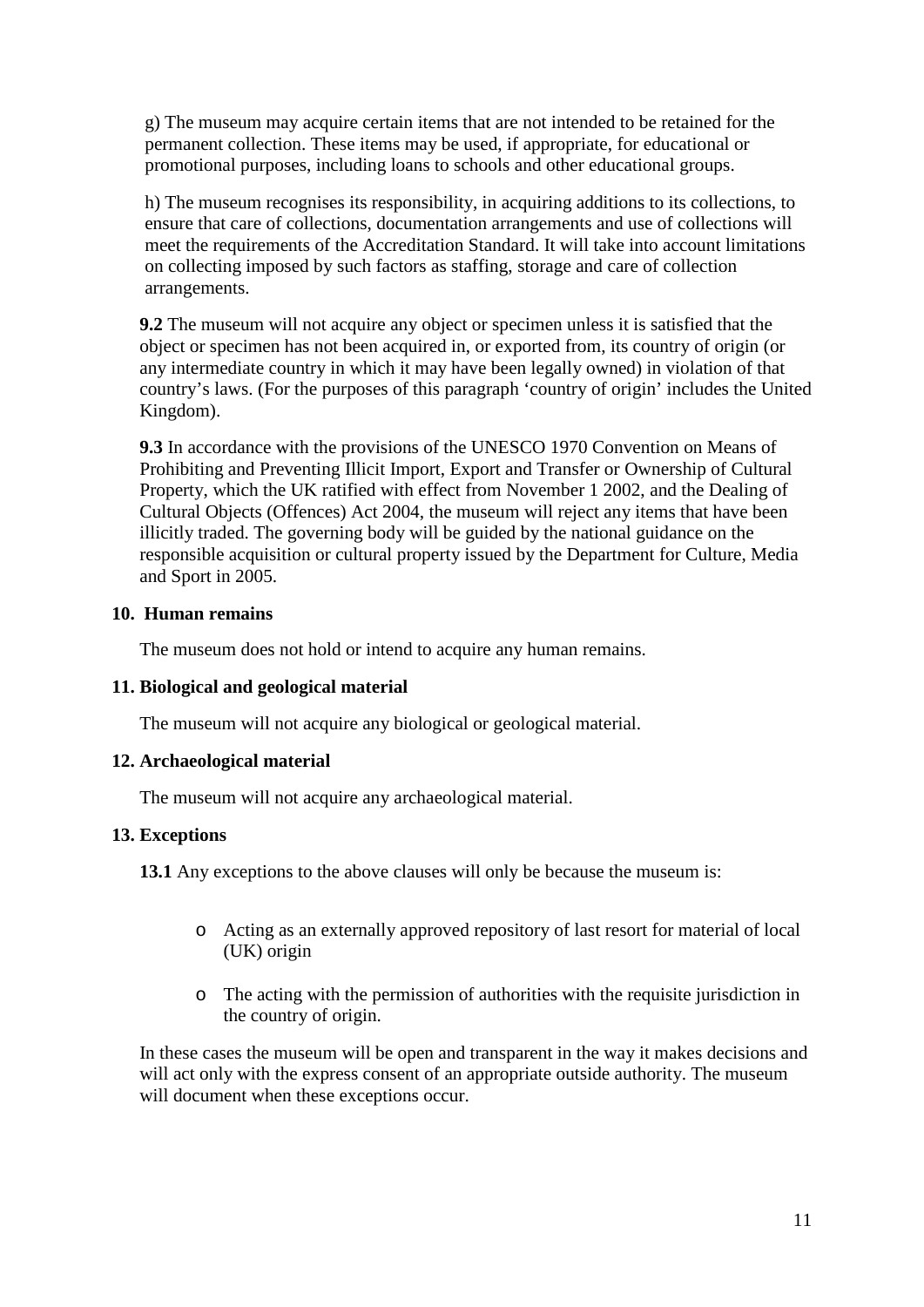# **14. Spoliation**

 The museum will use 'Spoliation of Works of Art during the Holocaust and World War II period: Statement of Principles and Proposed Actions', issued by the National Museum's Directors' Conference in 1998, and report on them in accordance with the guidelines.

#### **15. The Repatriation and Restitution of objects**

 may take a decision to return objects to a country or people of origin. The museum will The museum's governing body, acting on the advice of the museum's professional staff, take such decisions on a case by case basis; within its legal position and taking into account all ethical implications and available guidance. This will mean that the procedures described in 16.1-5 will be followed but the remaining procedures are not appropriate.

#### **16. Disposal procedures**

**16.1** All disposals will be undertaken with reference to the SPECTRUM Primary Procedures on disposal.

 **16.2** The governing body will confirm that it is legally free to dispose of an item. Agreements on disposal made with donors will also be taken into account.

**16.3** When disposal of a museum object is being considered, the museum will establish if it was acquired with the aid of an external funding organisation. In such cases, any conditions attached to the original grant will be followed. This may include repayment of the original grant and a proportion of the proceeds if the item is disposed of by sale.

 be followed and the method of disposal may be by gift, sale, exchange or as a last resort - **16.4** When disposal is motivated by curatorial reasons the procedures outlined below will destruction.

 **16.5** The decision to dispose of material from the collections will be taken by the governing body only after full consideration of the reasons for disposal. Other factors including public benefit, the implications for the museum's collections and collections held by museums and other organisations collecting the same material or in related fields will be considered. Expert advice will be obtained and the views of stakeholders such as donors, researchers, local and source communities and others served by the museum will also be sought.

**16.6** A decision to dispose of a specimen or object, whether by gift, exchange, sale or destruction (in the case of an item too badly damaged or deteriorated to be of any use for the purposes of the collections or for reasons of health and safety), will be the responsibility of the governing body of the museum acting on the advice of professional curatorial staff, if any, and not of the curator or manager of the collection acting alone.

**16.7** Once a decision to dispose of material in the collection has been taken, priority will be given to retaining it within the public domain. It will therefore be offered in the first instance, by gift or sale, directly to other Accredited Museums likely to be interested in its acquisition.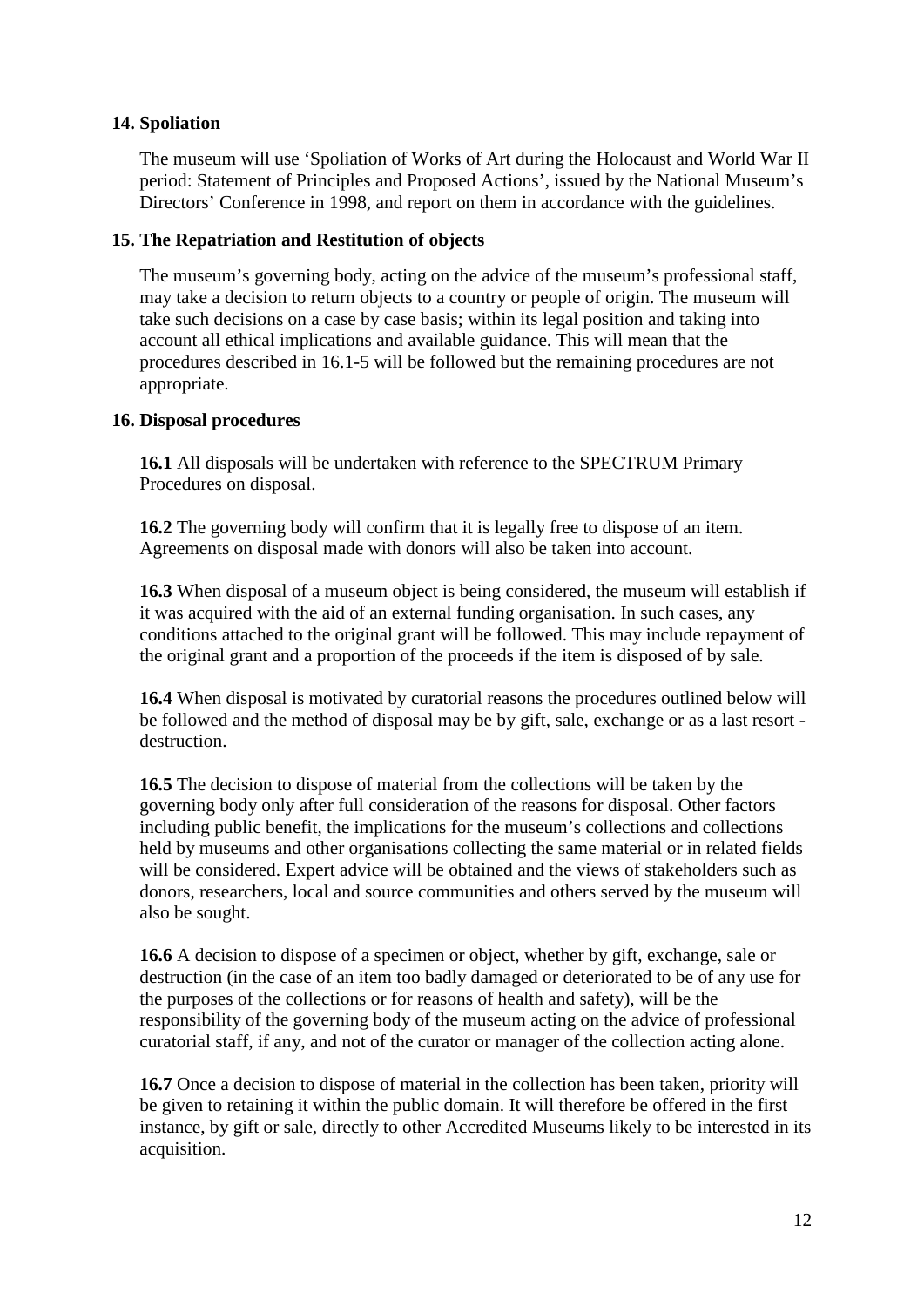**16.8** If the material is not acquired by any Accredited museum to which it was offered as a gift or for sale, then the museum community at large will be advised of the intention to dispose of the material normally through a notice on the MA's Find an Object web listing service, an announcement in the Museums Association's Museums Journal or in other specialist publications and websites (if appropriate).

**16.9** The announcement relating to gift or sale will indicate the number and nature of specimens or objects involved, and the basis on which the material will be transferred to another institution. Preference will be given to expressions of interest from other Accredited Museums. A period of at least two months will be allowed for an interest in acquiring the material to be expressed. At the end of this period, if no expressions of interest have been received, the museum may consider disposing of the material to other interested individuals and organisations giving priority to organisations in the public domain**.** 

 will be applied solely and directly for the benefit of the collections. This normally means risk of damage to and deterioration of the collections may be justifiable. Any monies **16.10** Any monies received by the museum governing body from the disposal of items the purchase of further acquisitions. In exceptional cases, improvements relating to the care of collections in order to meet or exceed Accreditation requirements relating to the received in compensation for the damage, loss or destruction of items will be applied in the same way. Advice on those cases where the monies are intended to be used for the care of collections will be sought from the Arts Council England.

**16.11** The proceeds of a sale will be allocated so it can be demonstrated that they are spent in a manner compatible with the requirements of the Accreditation standard. Money must be restricted to the long-term sustainability, use and development of the collection.

**16.12** Full records will be kept of all decisions on disposals and the items involved and proper arrangements made for the preservation and/or transfer, as appropriate, of the documentation relating to the items concerned, including photographic records where practicable in accordance with SPECTRUM Procedure on deaccession and disposal.

# *Disposal by exchange*

**16.13** The museum will not dispose of items by exchange.

# *Disposal by destruction*

**16.14** If it is not possible to dispose of an object through transfer or sale, the governing body may decide to destroy it.

 alternative method of disposal can be found. **16.15** It is acceptable to destroy material of low intrinsic significance (duplicate massproduced articles or common specimens which lack significant provenance) where no

**16.16** Destruction is also an acceptable method of disposal in cases where an object is in extremely poor condition, has high associated health and safety risks or is part of an approved destructive testing request identified in an organisation's research policy.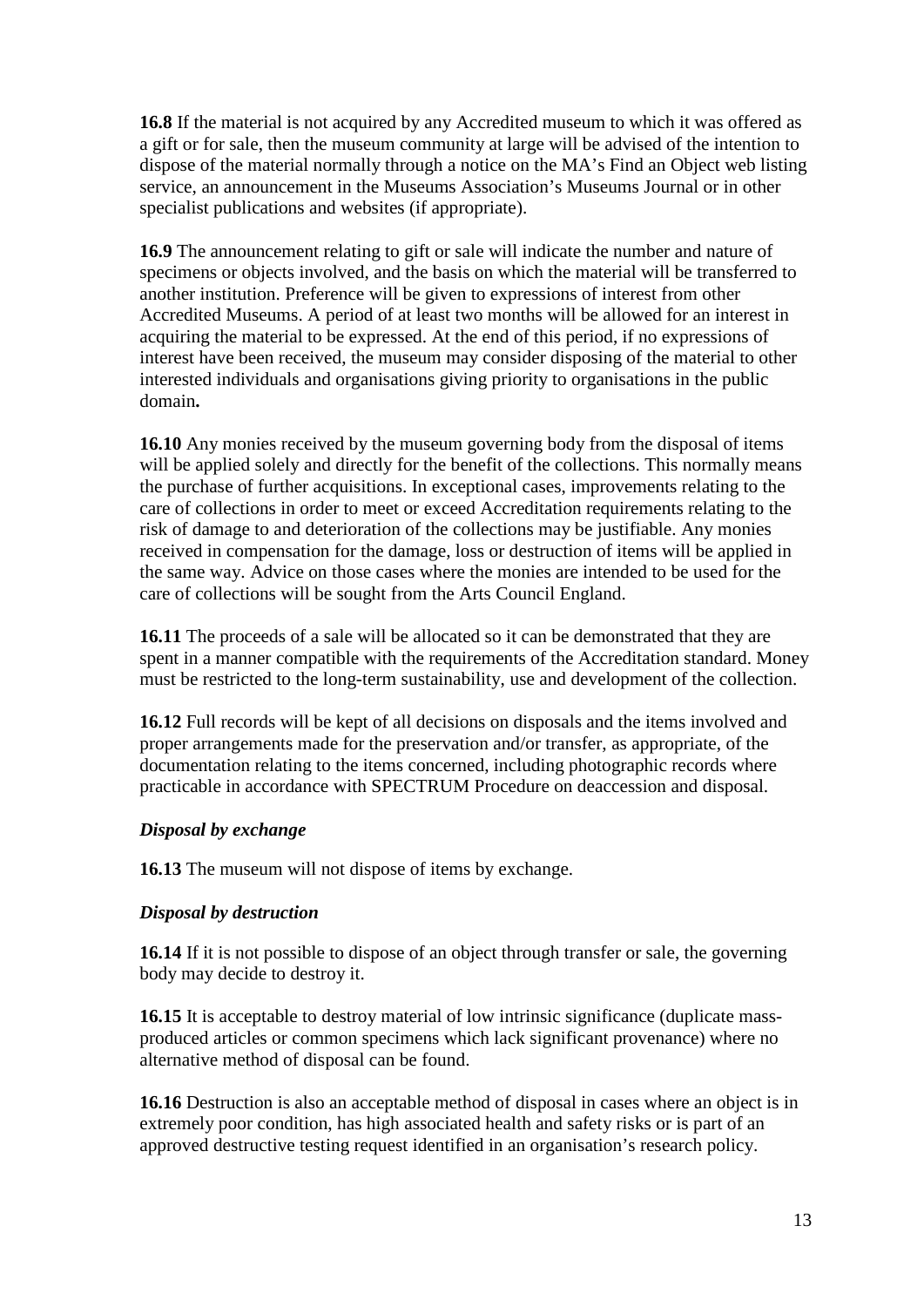**16.17** Where necessary, specialist advice will be sought to establish the appropriate method of destruction. Health and safety risk assessments will be carried out by trained staff where required.

**16.18** The destruction of objects should be witnessed by an appropriate member of the museum workforce. In circumstances where this is not possible, e.g. the destruction of controlled substances, a police certificate should be obtained and kept in the relevant object history file.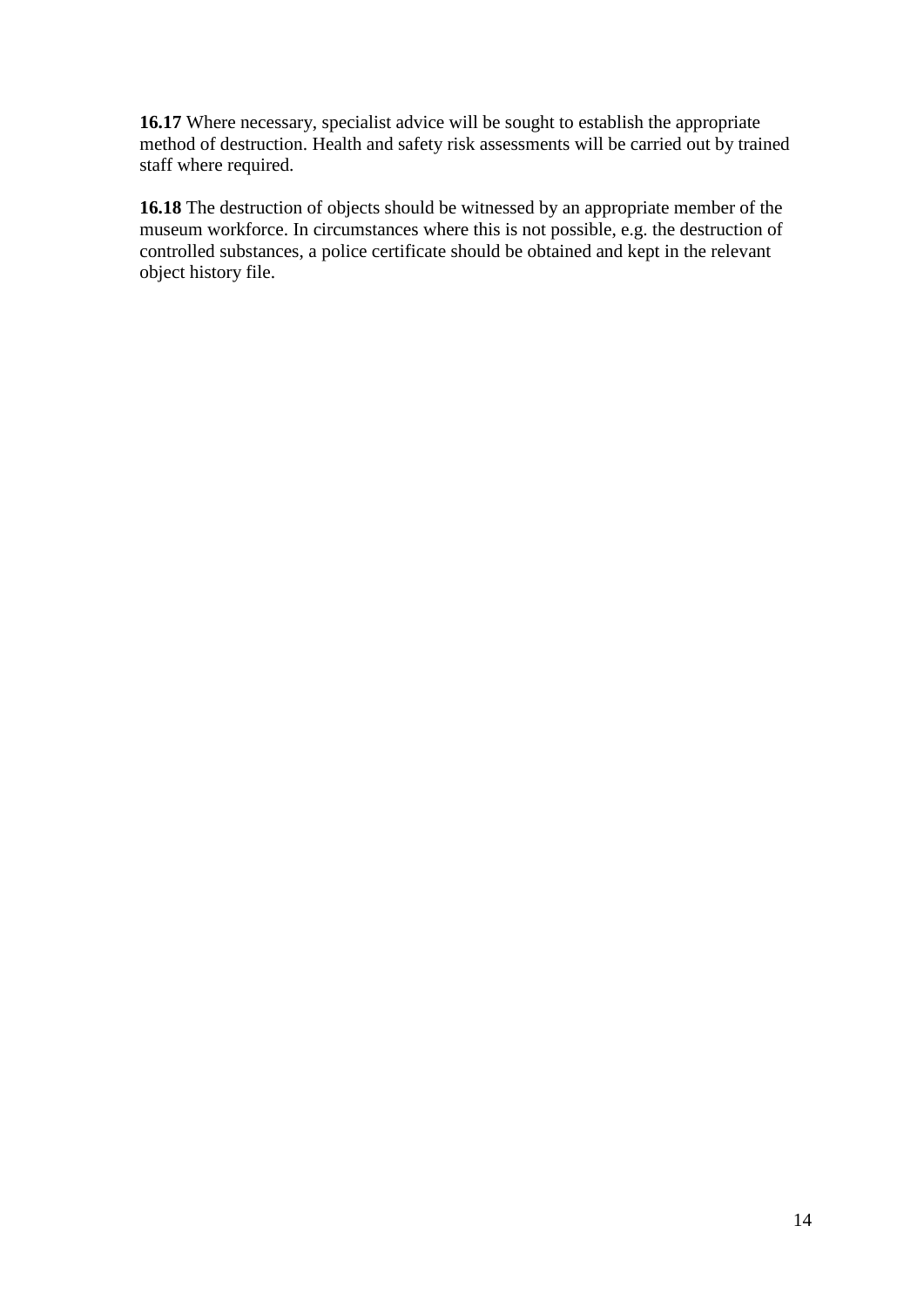# **17. Collections Information Policy**

 Wallace Collection is committed to gathering, storing and making available information information and strengthen the security of the collections. The aim of this policy is to set out the principles and objectives laid out in the Wallace Collection's Ten Year Plan, the Wallace The Wallace Collection recognises that good quality collections information is fundamental to collections management and underpins all other collections work in the museum. The about the collections, in order to improve accountability; maintain professional standards in documentation procedures and collection information; extend access to collections the principles by which collections information is kept up to date and made available. It applies to all the information created, received and maintained by the staff and employees of the Wallace Collection about its collections and collected items. This policy is supported by Collection's Corporate Plan, the Wallace Collection's Records Management Policy, the Collection's Access Policy, the Collections Care and Conservation Policy, the Exhibitions Policy, Loans In Policy, the Loans Out Policy and the Collections Management Procedures Manual.

**17.1** The Wallace Collection commits to maintaining up-to-date information accounting for and locating all objects for which the Museum has a legal responsibility. Including objects on loan, unaccessioned or previously undocumented items, temporarily deposited objects and support collections.

**17.2** In order to ensure that professional standards are maintained the Wallace Collection will document the museum collections to meet the relevant standards outlined in SPECTRUM: The UK Museum Collections Management Standard published by The Collections Trust.

 **17.3** All new material acquired for the Hertford House Historic Collection and Archive must be entered into the accession register, describing each item and listing them by Accession Number.

**17.4** A security copy of the accession records will be produced annually, which records the formal acceptance of items into the Museum's permanent collection, authorised by the Curator of the Hertford House Historic Collection and the Archivist and Records Manager.

 **17.5** Information about the permanent museum collections is also held in a series of published scholarly catalogues which act as the accession register for the Wallace Collection bequest.

**17.6** Written evidence relating to each new acquisition is stored in an object file containing all information and documentation about the acquisition process.

 **17.7** The copyright status of objects must be established as part of the acquisition process. It should be possible to obtain either an assignment of copyright or a licence for reproduction for most objects. If the copyright owner will not agree to either then the acquisition of an object should be reconsidered.

**17.8** A catalogue record adhering to agreed Museum-wide data standards should be created on the Collections Management System as soon as possible after the object has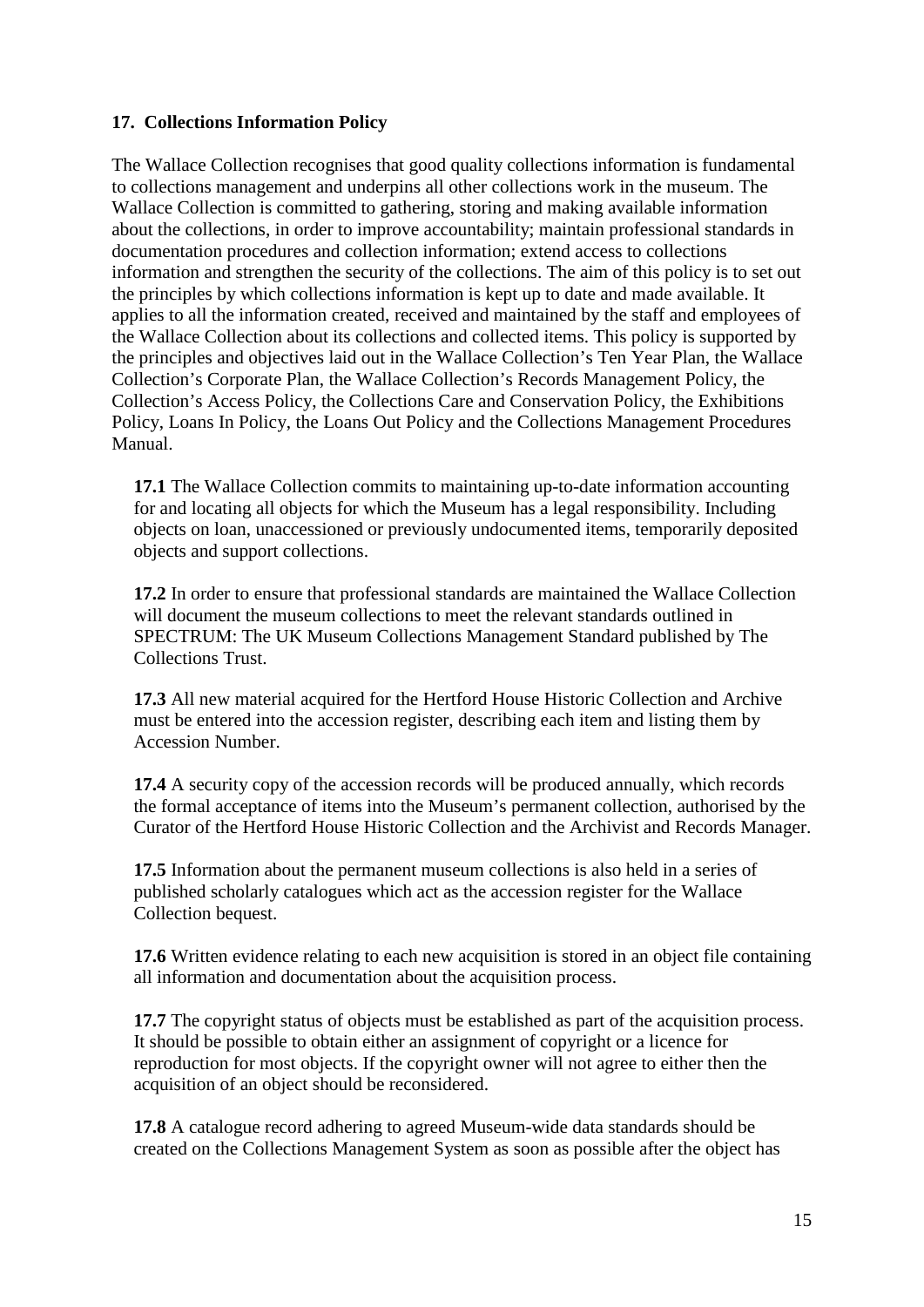been accessioned. The history of each object and a record of any activities associated with it must be kept on the object's file.

 **17.9** Collections information must be correct and up-to-date. Any changes to the collection records should be made promptly and be adequately monitored.

 Collections Services Department and a programme to complete cataloguing gaps is in **17.10** A note of gaps and backlogs of collections information is maintained by the place and progressed as resources permit

 Department to ensure that all objects are marked or labelled according to best practice **17.11** The Collections Services Department will work closely with the Conservation guidelines. All collection types will be reviewed to ensure that the marks are fully legible, have been marked and/or labelled using a technique which does not harm or alter the object, and which is removable.

**17.12** The Museum is compiling a record of images of each object. A photograph of each new accession should be taken and a copy of the image attached to the catalogue record.

 access will take into account the confidentiality or security implications of some types of **17.13** Access to object information will be provided to visitors to the Museum. Such information. Access to information will also be provided to remote users using electronic communications where possible.

**17.14** Documentation must be physically secure. Paper based records should be made using archival quality materials. Duplicate records should be made and maintained at a separate site from the originals. Where documentation is held in computer systems, a copy should be kept in a secure place, protected from fire and water.

**17.15** The Museum is committed to ensuring that the Collections Management System is maintained and updated to ensure input and retrieval of collections information. The Collections Management System for the Museum is managed by the Collections Services Department. Individual object records are maintained and authorised by the responsible curator.

**17.16** To ensure the physical security and long term preservation of electronic documentation records, the collections management system is held on an SQL Server that is backed up to multiple separate locations daily.

 information is being accurately recorded and the related procedures correctly followed. **17.17** The Collections Services department is responsible for ensuring the museum's annual audit and spot check programme is carried out. These programmes are designed not only to confirm that objects are correctly located, but also to ensure that collection

 Collection will record the associated rights and ensure that all IPR's are assigned to the **17.18** The Wallace Collection is committed to ensuring that it accurately documents the rights associated with the objects and information for which it is responsible. When collections information is created or commissioned by the organisation, the Wallace organisation.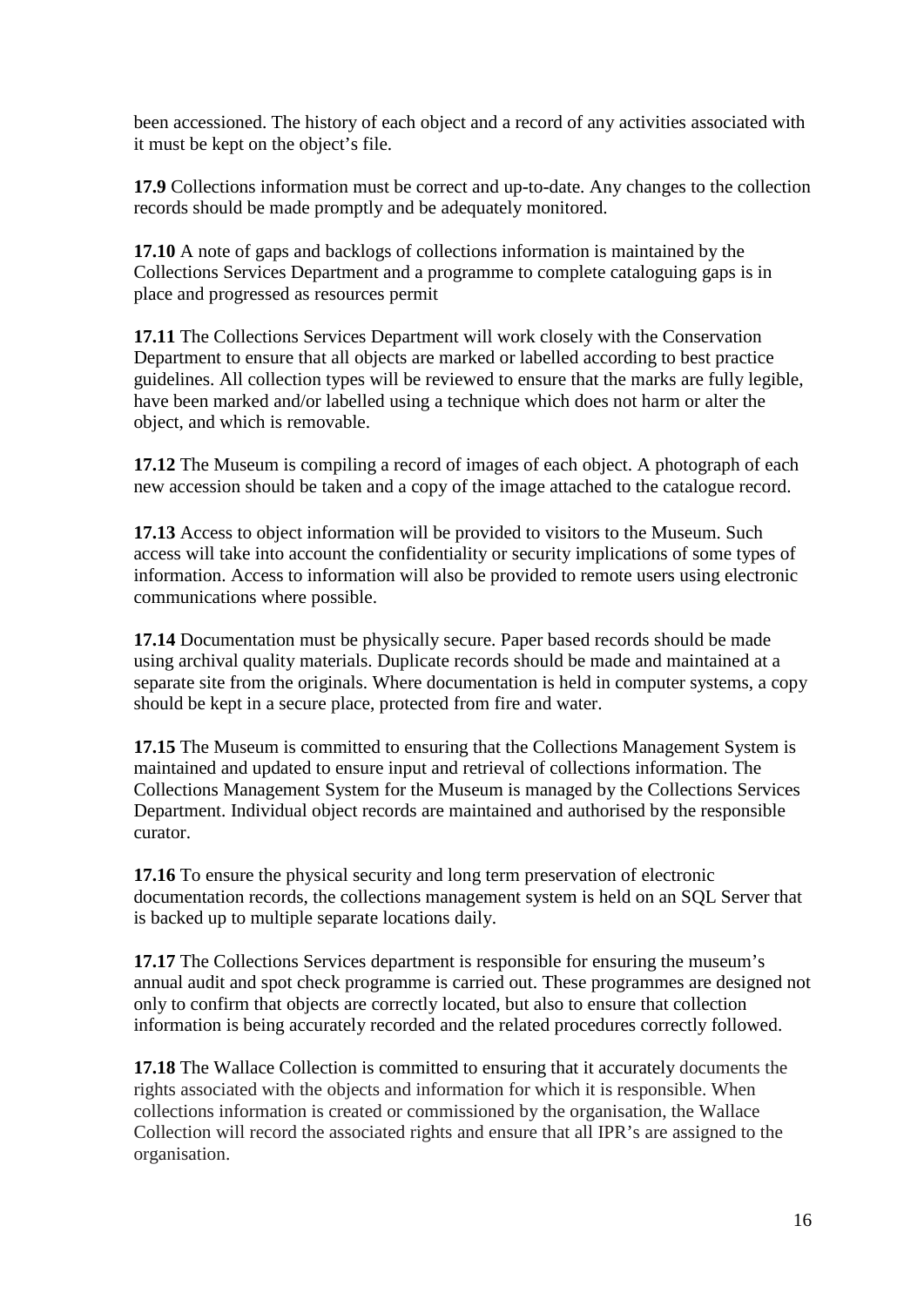**17.19** Collections information is at the heart of our online presence. Wallace Live, our collections online, must be content rich, easy to use, up to date, and cater to all our audience needs, from the browser to the scholar.

**17.20** On Wallace Live we aim to have a record for every object online by 2019 and an image of every object by 2020. We aim to create improved and in-depth content for the most visited works of art, including further reading, multimedia, significant object file information and conservation history. We will ensure that Curators take responsibility for producing up to date and engaging information about the collections, directly for Wallace Live.

 digitisation of our archival collections. The Wallace Collection will ensure that archive **17.21** The Collection is committed to the cataloguing and, where appropriate, the catalogue records and associated resources are published online, allowing researchers to identify records that are important to their research needs. Archive material is available for researchers to consult in The Wallace Collection Library and Archive Reading Room.

**17.22** The Collection will ensure that all information is processed in accordance with relevant statutory requirements, including the Data Protection and Freedom on Information Acts.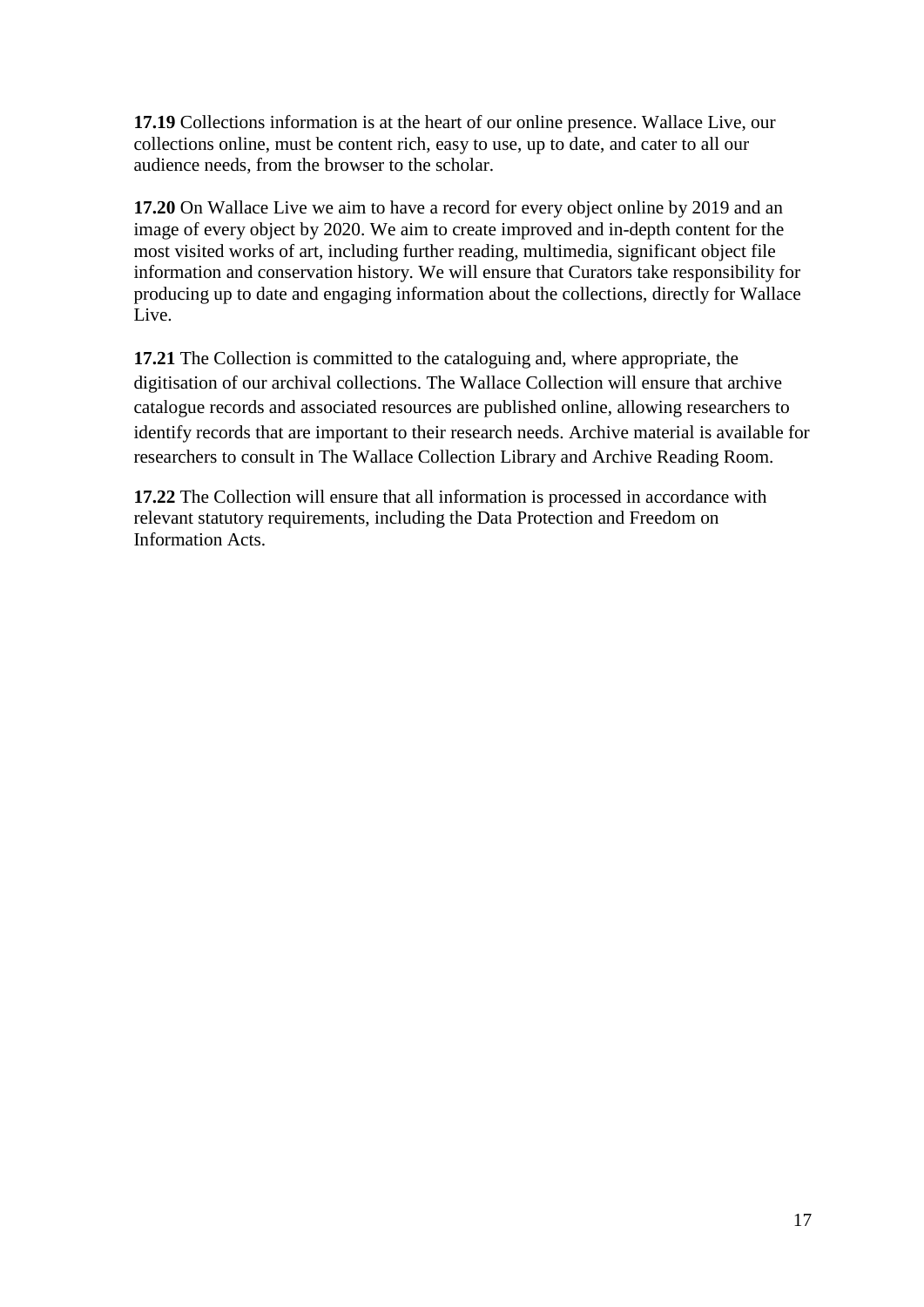# **18. Collections Access Policy**

 mission to encourage the habit of visiting museums and galleries among as wide an audience Enabling access to the collections and collections information for all sectors of the community is core to the work of the Wallace Collection. The Wallace Collection is committed to facilitating, physical, sensory and intellectual access to items in the collection and collections information on site and virtually. The Wallace Collection strives to attract the widest possible audiences to the museum and seeks to develop new audiences, especially those unaccustomed to visiting museums. The aim of this policy is to outline the principles for how both physical and intellectual access will be achieved, and forms the basis of our as possible through excellent presentation, by reducing any feeling of intimidation, increasing a sense of belonging and conveying the importance of being there.

 ensuring compliance with the relevant legislation e.g. Equality Act (2010). This policy is supported by the objectives and principles laid out in the Collections Information and Care and Conservation Policies, the Wallace Collection's Corporate Plan, the Exhibitions and Loans Policy, the Loans Out Policy, the New Media Strategy, the Emergency Plan and the Collections Management Procedures Manual, the Child Protection and Vulnerable Adults policy, the Equalities policy and the work of the Access Committee in

 activities, outreach programmes, a public programme of talks, lectures and classes **18.1** The Wallace Collection will make no discrimination regarding access on the basis of physical, sensory or intellectual ability, cultural origin, age or social status, and will seek to widen general access and social inclusion. Access to the collections for research and for public enjoyment is facilitated through the permanent galleries, temporary exhibitions, publications, the website, selected third party websites, other digital media, education (including supported activities and materials e.g. StageText, BSL, audio described tours, large format leaflets and floorplans and hearing loop facilities), commercial filming and events (including commercial hire).

**18.2** The Wallace Collection is committed to free admission for all its visitors.

**18.3** A discount of 10% is available when the premises are hired by charitable organisations.

**18.4** Most education/community events are free of charge, but those for which there is a fee there is a concessionary rate.

**18.5** The shop has products to suit every pocket.

**18.6** Under the terms of the bequest, that the collection 'shall be kept together unmixed with other works of art', the Trustees are prevented from lending objects to other institutions for short or long-term temporary display. Therefore the Wallace Collection shall endeavour to make its collections as widely available as possible to members of the public unable to visit the museum in person, through publications, digital projects and outreach programmes.

 **18.7** Collection items held in the Reserve Gallery are also available for viewing and study by appointment with the curatorial department.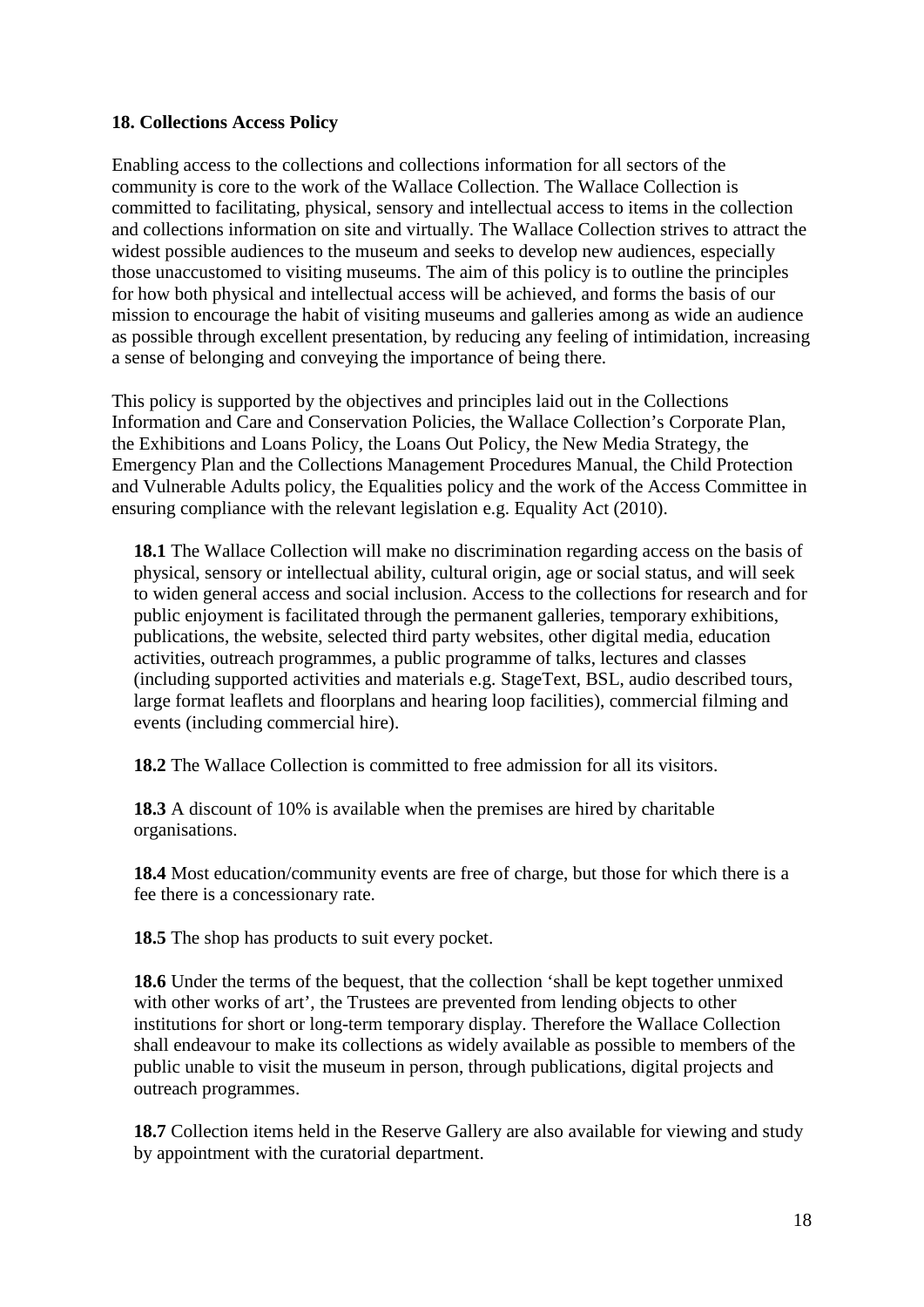**18.8** All public areas are accessible to people with mobility impairments.

**18.8** There are two parking spaces on site for Blue (disabled) Badge holders that can be pre-booked during opening hours and there are four parking spaces in Manchester Square for Blue (disable) Badge holders; a map of these and other spaces is available on our website. Visitors can be driven up to the Front Entrance during opening hours. A parking space for a vehicle of up to 12 seats may be pre-booked.

 **18.9** As part of an ongoing training programme that will include Disability Awareness training, all staff will be trained to ensure the safety of all visitors in the event of an emergency evacuation of the building.

 **18.10** Information on our facilities and services are available in the Front Entrance as well as in advance of a visit.

 in the galleries, subject to the safety of the works of art, enabling visitors, particularly those with visual impairments, to enjoy the intricacies of the works of art. **18.11** We aim to integrate the needs of all visitors when presenting the Collection to the public. Open display (no ropes) and the removal of glass over paintings will be maintained

 opportunity to handle works of art independently. There are also other handling collections available for pre-arranged group visits. **18.12** The arms and armour handling collection in the Conservation Gallery affords the

 See Appendix 3 - Access Guidelines for Printed Material. **18.13** Labels in the galleries are an immediate source of information available to the public about specific objects. Every effort will be made to keep these relevant and up to date. An audit of all labels will be undertaken to ensure that the meet access guidelines.

**18.14** Object labels are supplemented by gallery sheets and other contextual and complementary information.

**18.15** The needs of all visitors will be taken into account when preparing information for the public. Feedback from people with disabilities will be sought and acted upon and collaboration actively encouraged.

**18.16** The Collection is committed to providing access to collections information in languages other than English through public and private tours, talks, audio guides, workshops and printed information. Guided tours are delivered in English, French, Polish, Swedish, Italian, Russian, BSL, sign supported English and/or with lip speaker or with stage text. Handling sessions and talks with audio description are offered for blind and partially sighted visitors as well as orally described and touch tours

 available, where appropriate, access to electronic multimedia information services (e.g. **18.17** As galleries are refurbished the Wallace Collection will endeavour to make access through tablets and smartphones to online content) in order to enable visitors to have further information about the objects and themes within the galleries and access to information about other objects in the museum as appropriate.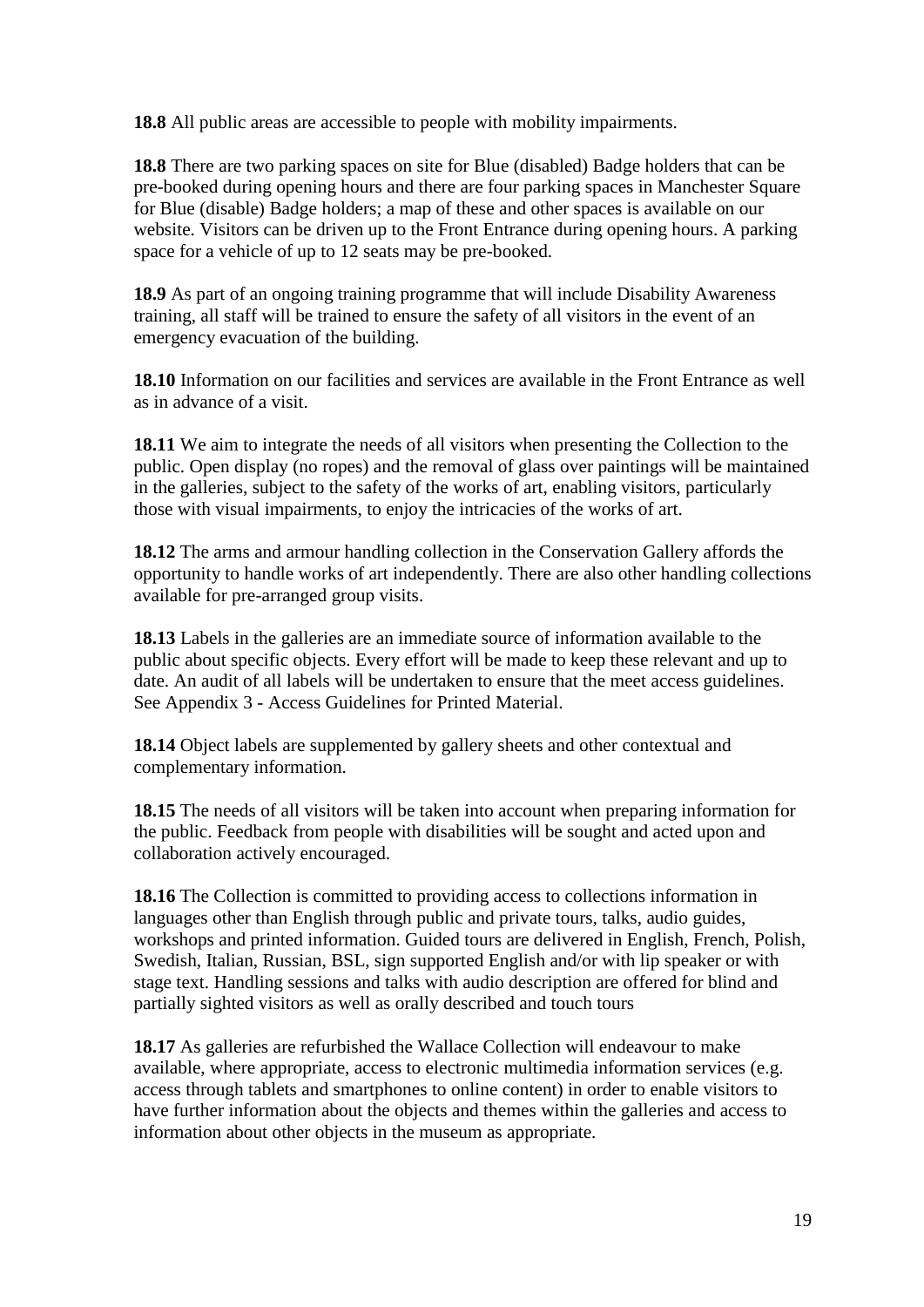**18.18** More detailed information is provided at various levels in the records of the collections, through catalogues both printed and online.

**18.19** Photography for personal use is permitted within the galleries. The use of tripods and flash is not allowed. No photography is permitted of temporary exhibitions or of items on loan to the Wallace Collection.

 visit the Museum or able to visit only infrequently. **18.20** Publications (including digital media) provide a means of making extended information about the collections available to the public, which includes those unable to

 a record and image of every object, online, by 2020. **18.21** Wallace Live enables users unable to visit the Museum itself to view information about, and images of the Collection online. The Wallace Collection will endeavour to have

 Information Acts and any other relevant legislation. It may sometimes be necessary for us to respect an individual's request for confidentiality. **18.22** The Wallace Collection will ensure that all information is processed in accordance with relevant statutory requirements, including the Data Protection and Freedom of to restrict or keep confidential information regarding the acquisition of an object in order

**18.23** The Wallace Collection will make the spaces that display collections available for commercial use (functions, filming and photographic shoots), subject to the safety of the works of art and the needs of the visiting public.

 examine a photograph or replica of the object will be granted wherever reasonably **18.24** Access to the Collection must be balanced against the need for conservation, care and security of the objects to ensure their long-term survival. Accordingly we may refuse access to any request for access that might jeopardise the long-term future of any object. We will offer full reasons for a refusal if that is our decision. However, the opportunity to possible.

 collections whilst ensuring the preservation of the collection. **18.25** Although special events, such as filming and photographic shoots, concerts and social events are an important part of providing access to collections and generating income. The safeguarding of the collections must always be paramount. The Events team and Conservation staff will work closely together to ensure the best possible access to the

 collection objects and making the images available on the Museum website. These images may be used free of charge for the purposes of private use and study. **18.26** The Wallace Collection has an active and ongoing programme of photographing

 **18.27** Images for commercial purposes are supplied and licensed through the Wallace Collection Picture Library. Reproduction fees may be waived for publications which have one-time print run of fewer than 1,000 copies, and fall into one of the following categories: academic/educational/scholarly/student theses/critical editorial use/Charity, Society and Trust newsletters.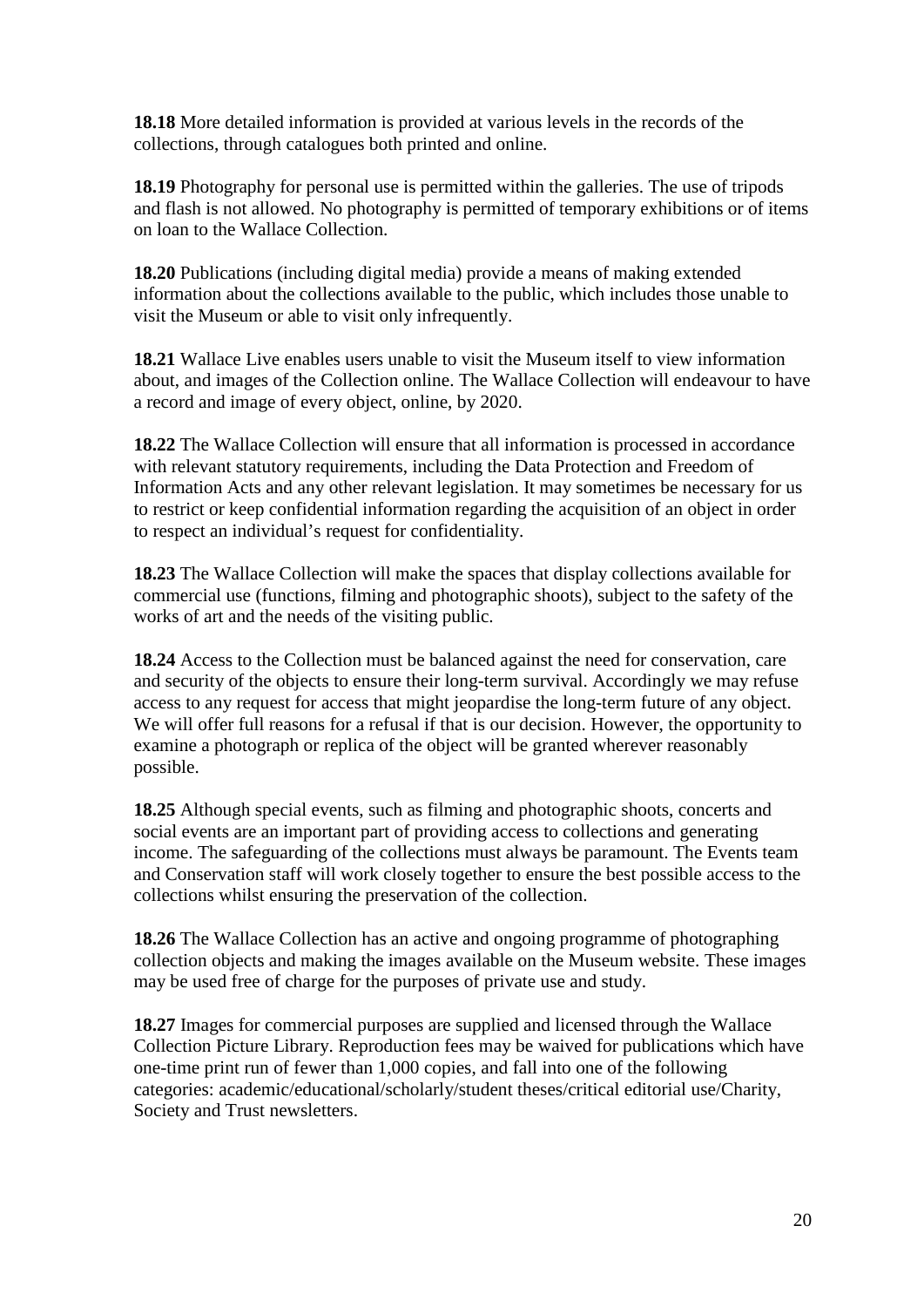#### **19. Collections Care and Conservation Policy**

 museums. Our policy for the care and conservation of the Collection is to guarantee as far as possible the physical safeguarding of its contents. We will ensure their preservation by state of the object as it was at the time of the bequest in 1897. These objectives are balanced against the need to achieve maximum possible access to the Collection for present and future generations. The aim of this policy is to outline the principles under which collections care and conservation is carried out at the Wallace Collection. This policy is supported by the The Wallace Collection recognises that caring for collections is the fundamental duty for all maintaining the very highest standards of conservation and display, whilst reflecting the Collection's policy of minimum intervention. By and large we aim to maintain the physical principles and objectives laid out in the Wallace Collection's Corporate Plan, the Collections Management Procedures Manual, the Emergency Plan, the Care and Conservation Plan and the Collections Access Policy.

 **19.1** The objects in the Wallace Collection are cared for and maintained in conditions intended to preserve, and extend as far as possible, the life of the works of art.

 conservation through the use of professional, qualified staff and state of the art practice **19.2** The Wallace Collection is committed to achieving the highest standards of and materials.

**19.3** The Wallace Collection is committed, as far as possible, to providing the necessary resources to meet the conservation needs of the works of art in the collection.

**19.4** The Wallace Collection commits to providing an optimum climate of temperature, relative humidity, light levels, etc., in a pollution and pest-free environment that achieves a satisfactory compromise between the long-term preservation of the objects, and accessibility to public and staff. (See Appendix 1).

**19.5** The entire collection is climate controlled, temperature and humidity being regulated by the Building Management System (BMS) operated and monitored by in-house Facilities team. Facilities are responsible for the BMS, ensuring back up facilities and a proper maintenance contract. However, conservation staff will work hand in hand with the Facilities Department to provide the best possible environment for collections.

 system is maintained via a service contract and by in-house Facilities staff. Data is **19.6** Conditions are also monitored though the MEACO Environmental Telemetric Monitoring System, with sensors in each gallery and in selected individual cases. The monitored daily by Conservation and remedial action taken as necessary. Records of conditions are kept indefinitely.

 effective use of energy; by identifying potential for increased efficiency, minimizing **19.7** The Wallace Collection is committed to environmental sustainability. Maintaining the best environmental conditions for the works of art, will be balanced against the Collections commitment to reduce its impact on the environment through the efficient and waste, monitoring and by reducing energy consumption wherever possible.

**19.8** Annual assessments will be completed for Arms and Armour, Metalwork and Furniture by the in-house Conservation team, with a programme for priority conservation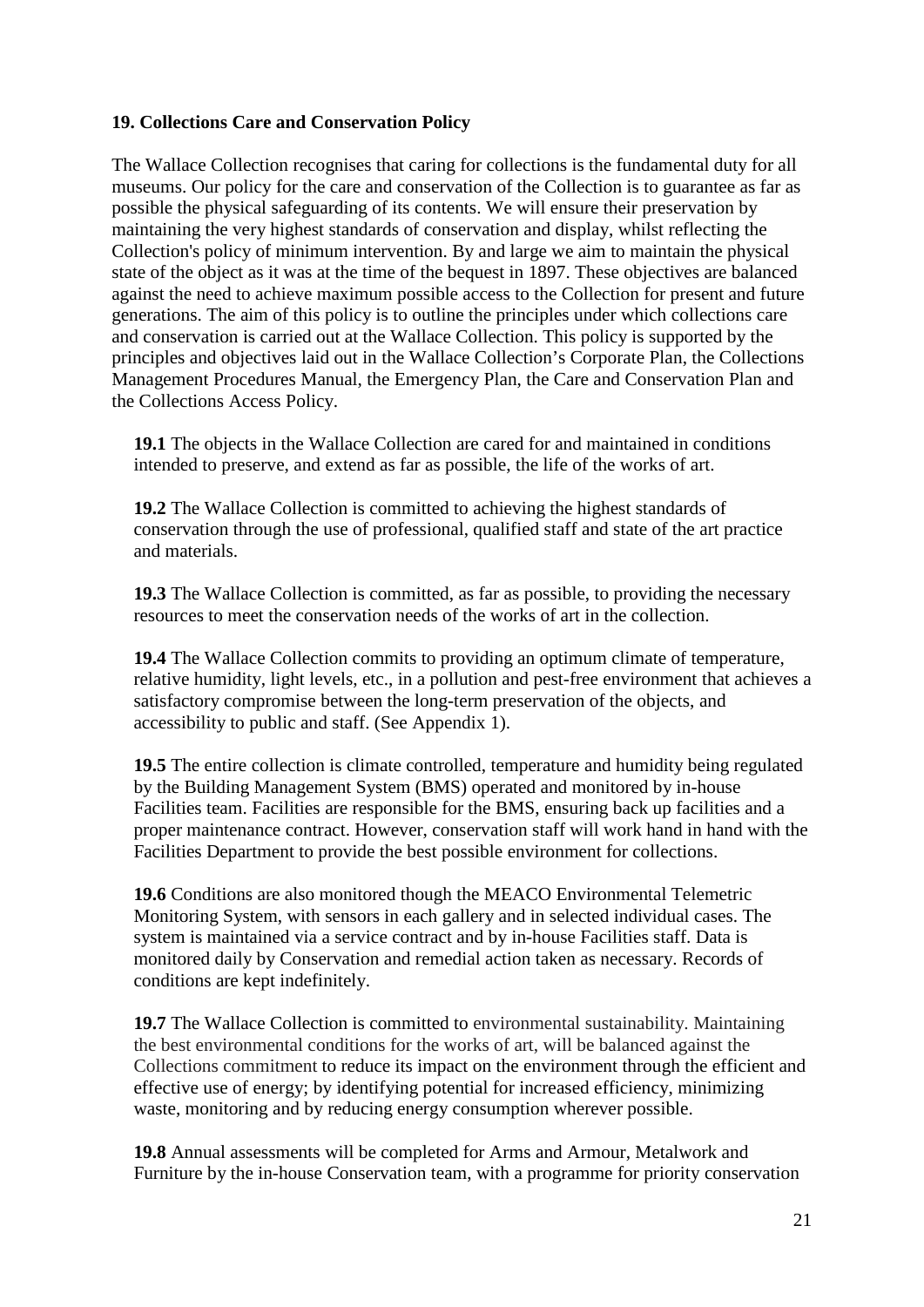treatment drawn up every three years. Pictures, including Watercolours and Miniatures, be surveyed by internal or external conservators regularly, the timescale of which is will be surveyed by external conservators on a three year cycle. All other collections will dependent on the vulnerability of the material.

**19.9** The Wallace Collection will also carry out conservation assessments of collections prior to acquisition, loan and display, assessing objects on inward loan and regularly monitoring the condition of all items.

 to preserve, and extend as far as possible, the life of the works of art. **19.10** Curators are responsible, in collaboration with conservation staff, to monitor collections, assess their condition and approve proposed conservation treatments in order

**19.11** Conservation staff will document all conservation measures undertaken while objects are in the Wallace Collection's care.

 **19.12** Conservation staff are working with an awareness that some treatments could prejudice the future research value of an object; however, this factor is always taken into account when deciding upon a treatment or course of action.

 **19.13** Any new building scheme or gallery/store extension in the Wallace Collection should include the provision for environmental control and monitoring.

**19.14** The Wallace Collection will provide storage and display conditions to meet current preservation and conservation standards in order to maintain all collections in a state of high protection and security at all times.

**19.15** Objects are stored or displayed in secure areas. Entry to any storage areas is restricted to those with agreement from the relevant curatorial staff. The public may make appointments to see objects held in store.

 museum collections. **19.16** Non-collection material will, as far as possible, be stored separately from the

**19.17** The management of archive collections is guided by the relevant paragraphs in A Code of Practice on Archives for Museums and Galleries in the United Kingdom (Standing Conference on Archives and Museums, third edition, 2002) and the Standard for Record Repositories (Historical Manuscripts Commission, third edition 2001).

**19.18** Objects borrowed by the Wallace Collection should only be accepted when the Museum is able to provide the conditions specified by the lender.

**19.19** A requirement of any loan of objects by the Wallace Collection must be that such objects are provided with the same level of care as practiced within the museum.

**19.20** Cleanliness must be maintained within the building to reduce problems from dust and pests.

**19.21** A rigorous pest management programme has been established and must be maintained to ensure that all insect and animal pests are kept under control.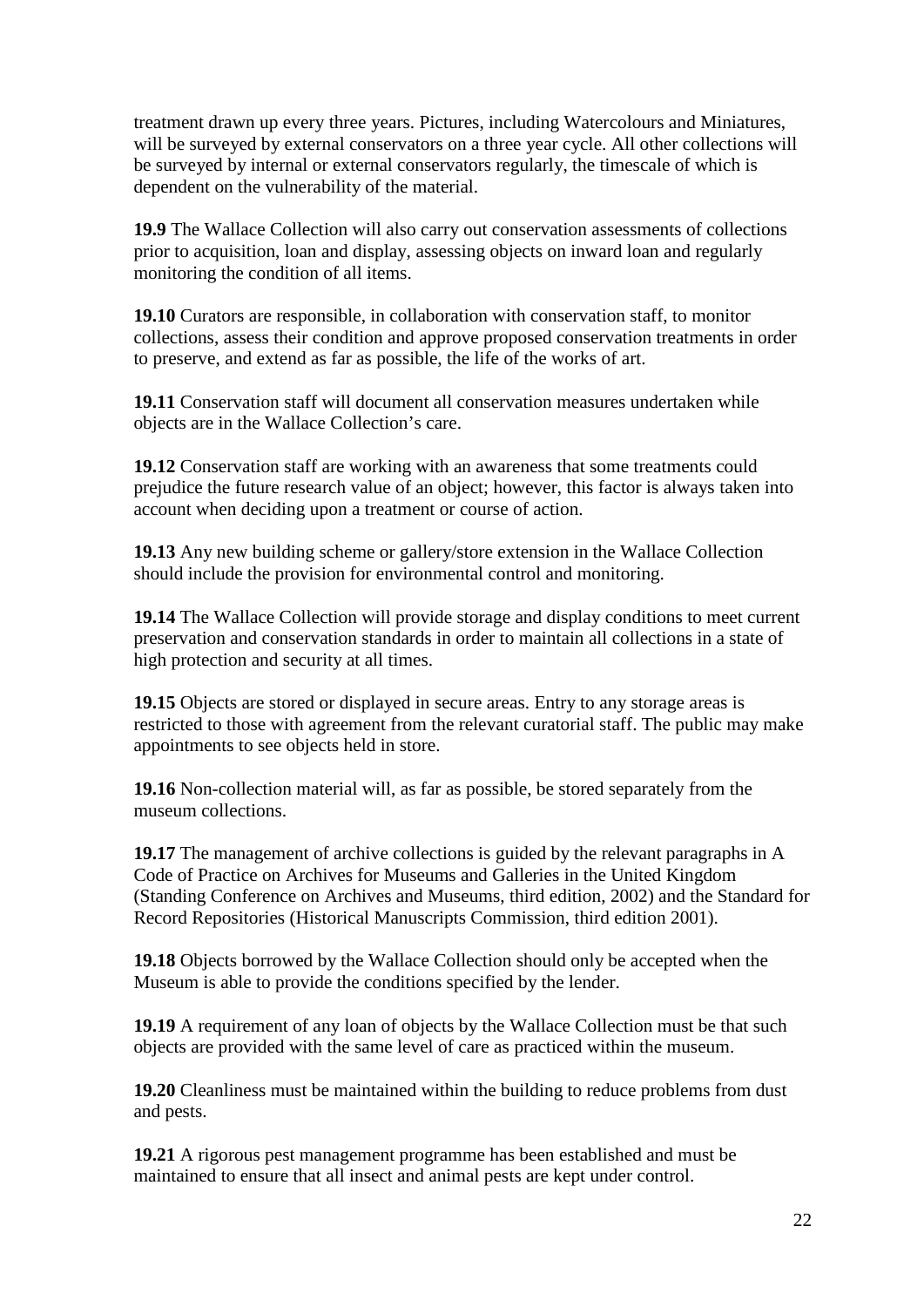**19.22** The Wallace Collection will promote best practice in the handling and care of objects, in order to minimise the risks to their long-term preservation.

 **19.23** All transport arrangements will be made in accordance with Government Indemnity guidelines, and will be appropriate to the nature of the object, its value and fragility, and the possible risks involved in the journey.

**19.24** Conservation staff will work closely with those organising special events, including corporate and private hire events and filming and photographic shoots, to help ensure the safety of the collection housed in areas where events are taking place.

**19.25** All Wallace Collection staff will observe and uphold safe working practices.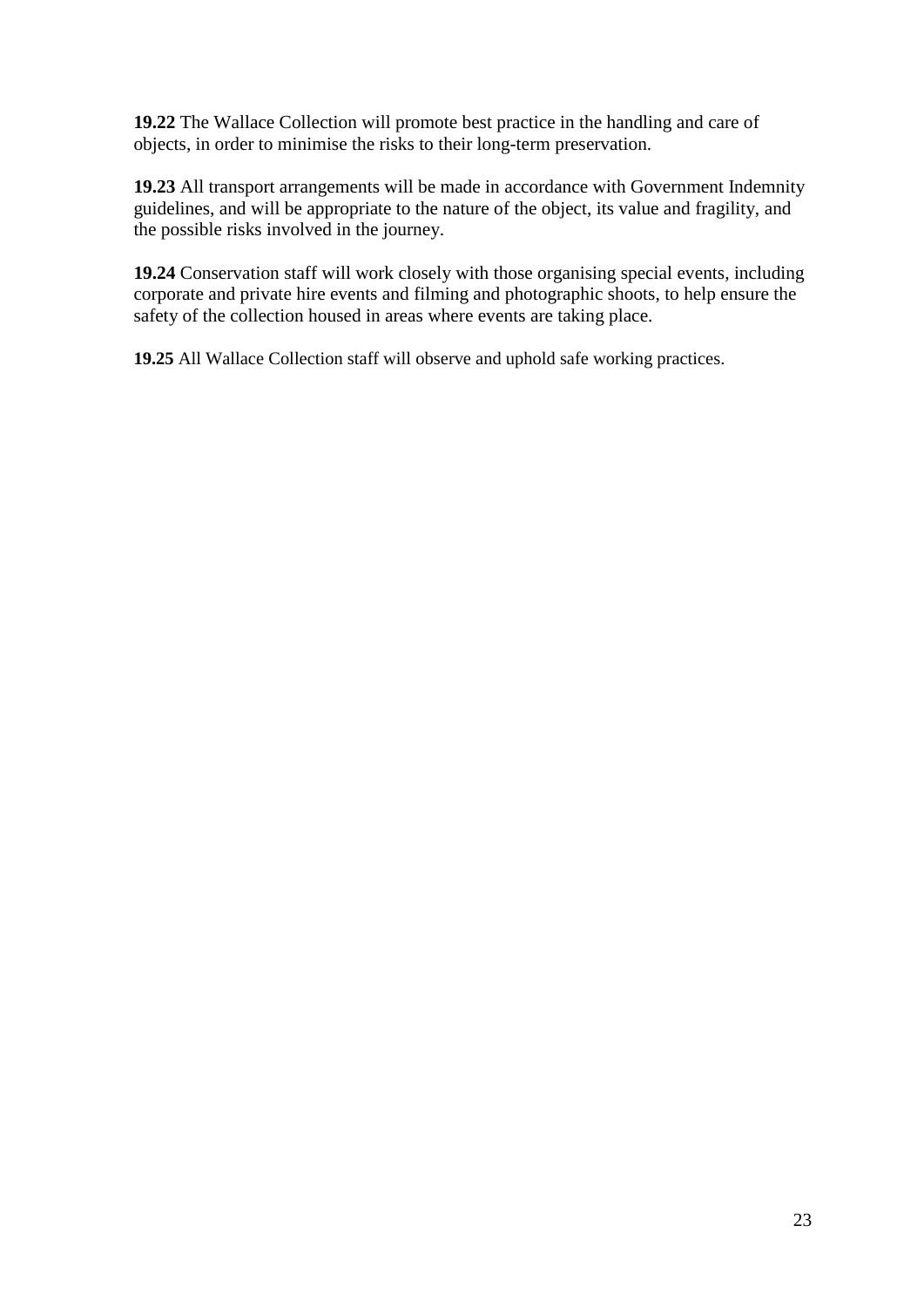# **Responsibility**

Collections Management is a shared responsibility:

 safeguarding of the collection; support the Head of Collections Services in ensuring that work to comply with the Collections Management Policy; and support the Director of Public *Director* is responsible for championing compliance with the Collections Management Policy. The Director will support the Head of Conservation in ensuring the physical collections management procedures are successfully implemented, support the Senior Curator in the development of research and in the care of the collection; support the curators in their Engagement in enabling collections information to be accessed by as wide a possible audience.

 of Public Engagement is responsible for the front of house, marketing, retail, education and *Director of Public Engagement* is responsible for championing the Wallace Collection's aim to attract the widest possible audiences to the museum, maximise access and through events generate income to support the research, care and conservation of the collection. The Director events teams to enable visitors to have the best possible access to the collections.

*Director of Finance and Operations* is responsible for helping ensure that visitors have the best possible physical access to the building through maintenance of the building infrastructure. The Director of Finance and Operations is also responsible for ensuring the care of the collections through the delivery of improved building and environmental conditions.

 collection. With the Director, the Head of Conservation is responsible for ensuring that the *Head of Conservation* is responsible, first and foremost for the care and conservation of the Conservation Department maintains the necessary world-class skills and expertise to physically safeguard the collection, selecting and appointing specialist external contractors in cases where the necessary expertise is not available in-house. The Head of Conservation also supports the Head of Collections Services in ensuring that collections management procedures are successfully implemented.

 understandings and insights and to disseminate this research outside the Collection, for *Senior Curator* is responsible for championing research on the collection, enabling new supporting the Head of Conservation in ensuring the care and conservation of the collection and for supporting the Head of Collections Services in ensuring that collections management procedures are successfully implemented.

Head of Education is responsible for delivering the Wallace Collection's ambition to attract and educate visitors and develop new audiences, through the provision of outreach services and learning opportunities for all ages and levels of interest.

*Head of Collections Services* is responsible for measuring the performance of the Collections Management Policy and its underpinning objectives, plans and procedures, and for making recommendations for improvement.

 responsible for the implementation of the Collections Management Policy by ensuring that *Curators* are responsible for undertaking research on the collection, enabling new understandings and insights and to disseminate this research outside the Collection. They are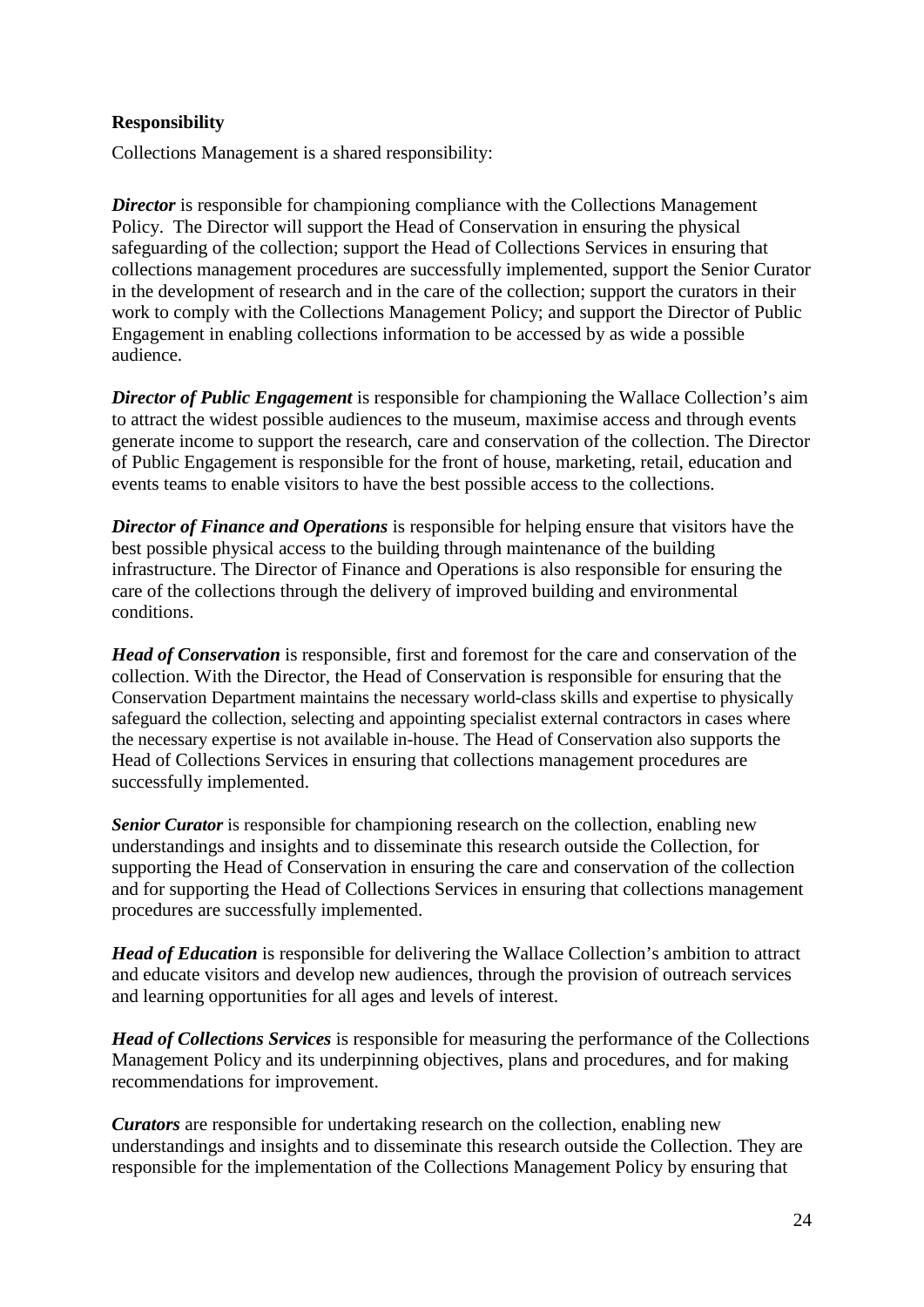collections management procedures are followed. The curator of each collection is also responsible, in collaboration with conservation staff and specialists concerned, to monitor collections, assess their condition and approve proposed conservation treatments in order to preserve and extend the physical integrity of the collection.

 conservation treatments and measures for the objects and materials in their care, and also for *Conservators* are responsible for both researching and undertaking preventative and remedial monitoring environmental conditions within the galleries, workshops and art-storage areas within the building. Conservators (with curators) are also responsible for the safe movement of art objects, and advises both colleagues and the wider public on conservation matters both general and specific.

*Head of Building and Projects* is responsible for the provision and maintenance of suitable building conditions, working closely with conservation staff to achieve the best possible conditions for the collections.

 to ensure the safeguarding of collections at events, whilst enabling access and income *The Head of Events* is responsible for working closely with conservation and curatorial staff generating opportunities for the collection.

 their work with the collections in accordance with the principles set out in the Collections *Collection Staff* all Wallace Collection staff are responsible for making sure they undertake Management Policy and by following the guidelines set out in the Collections Management Procedures Manual.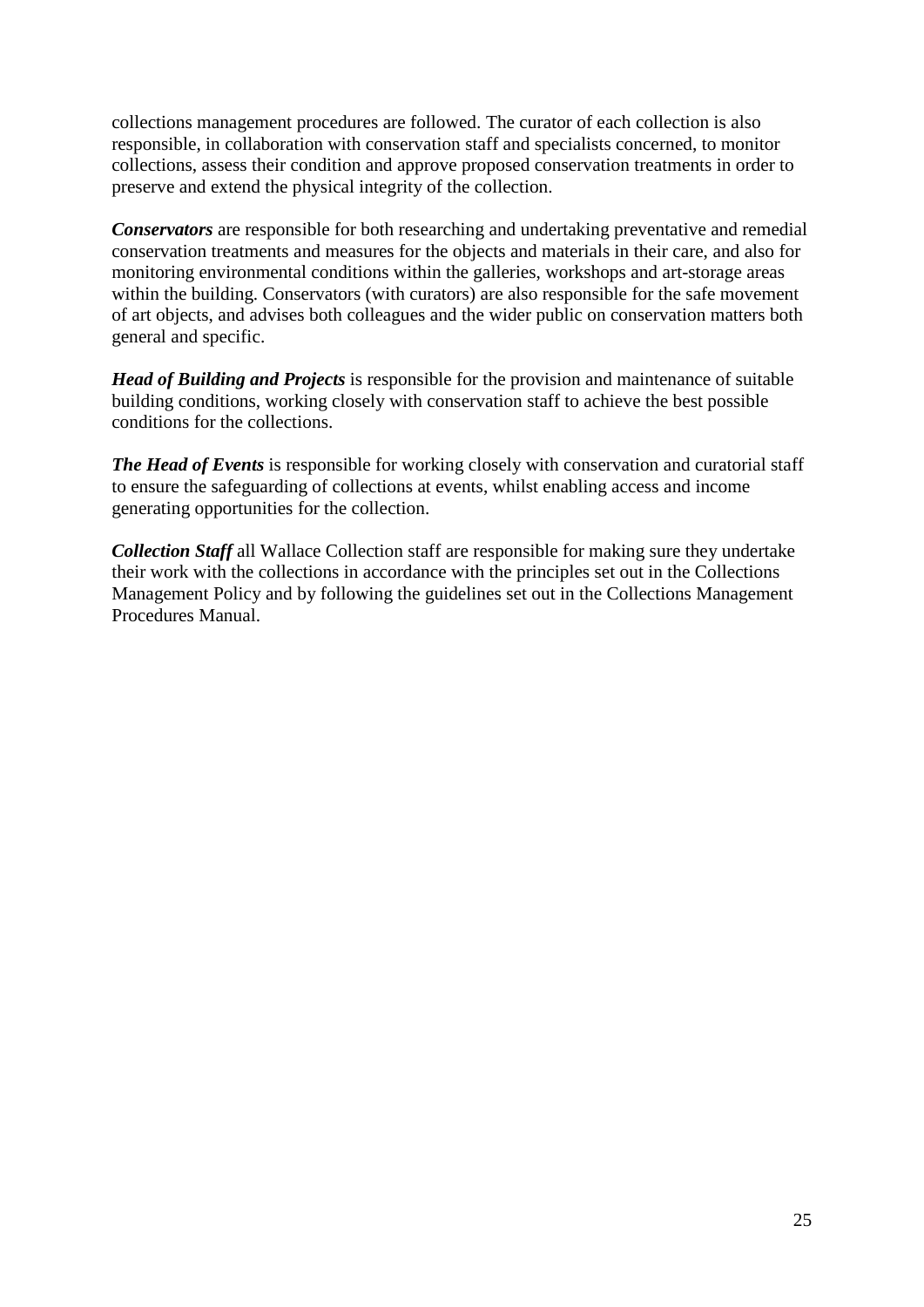# **APPENDIX 1 - Environmental Conditions Policy**

 for a mixed collection. More specific parameters will be given in individual cases of The Conservation Department recommends the following environmental conditions merit.

**Temperature:** 18-25 ºC

**Relative Humidity:**  $50 \pm 5\%$ <sup>1</sup>

**Ultra-violet radiation:** Less than 75 W/lm (microwatts per lumen)

the object, light levels are adjusted with some items stored in darkness.<sup>2</sup> **Illuminance:** Light levels should be in the region of 0-250 lux. Depending on the sensitivity of

<sup>1</sup>Fluctuations of RH, which are particularly damaging to many objects, can be reduced by enclosing objects within showcases.

 ²When an object is known to be highly light-sensitive it should not be put on display without due consideration. Ideally light-sensitive objects should be grouped in areas of the building where there is little natural light and with a view to regular rotation.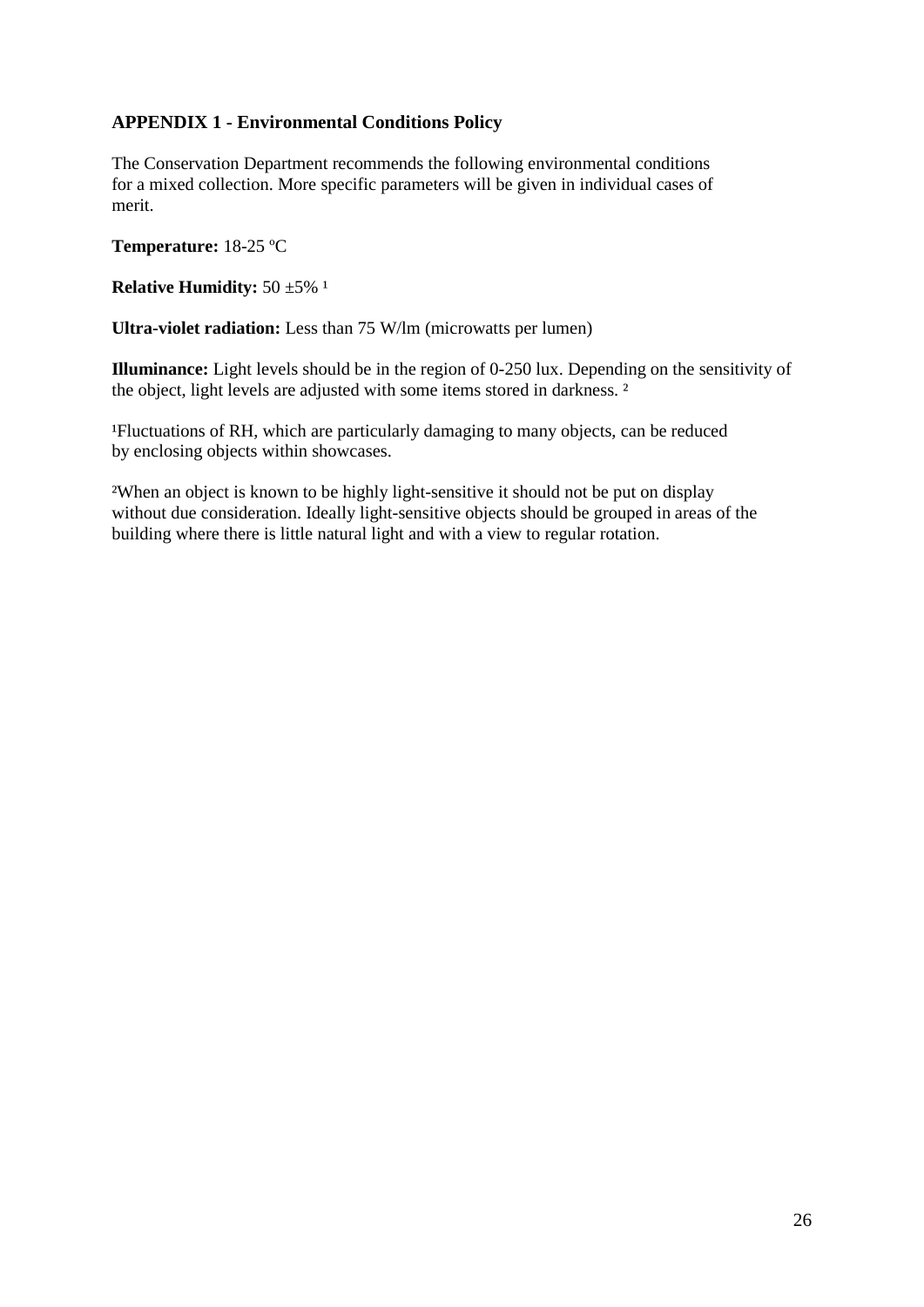# **APPENDIX 2 - Definitions**

*Collection* is the total body of items, or part thereof, held by a collecting organisation.

*Collections Access* is the right, opportunity or means of finding, using or approaching items and/or information about items.

*Collections Care* is a range of activities intended to safeguard a collection. These activities can include organisational policies, security, storage, cleaning, maintenance, handling, scientific investigation, environmental monitoring and control, exhibitions and loans, conservation, provision of surrogates and emergency planning.

*Collections Information* is the information that the organization collects, creates, holds and maintains about its collection and/or collected items.

 both gaseous and particulate, vibration and pest control. *Environmental Conditions* refers to relative humidity, temperature, light levels, pollution

*Intellectual Access* involves making available information about objects and specimens through exhibitions, catalogues and other publications in paper, and/or electronic formats and photographic media, and access to supplementary information about the collections (see the Wallace Collections' Collections Documentation Policy).

*Physical Access* is provided through display, temporary exhibitions, access to study and reference collections. Access is available subject to our criteria for the care and management of collections and in accordance with the requirements set out in the Wallace Collection's Care and Conservation Policy.

*Preventive Conservation* is the management of the museum building, site and environment to achieve optimum conditions, including environmental monitoring and control, pest management, storage and display provision.

*Remedial Conservation* is an interventive technique applied to an item to achieve chemical and physical stabilisation for the purpose of extending the useful life of the item to ensure its continued availability.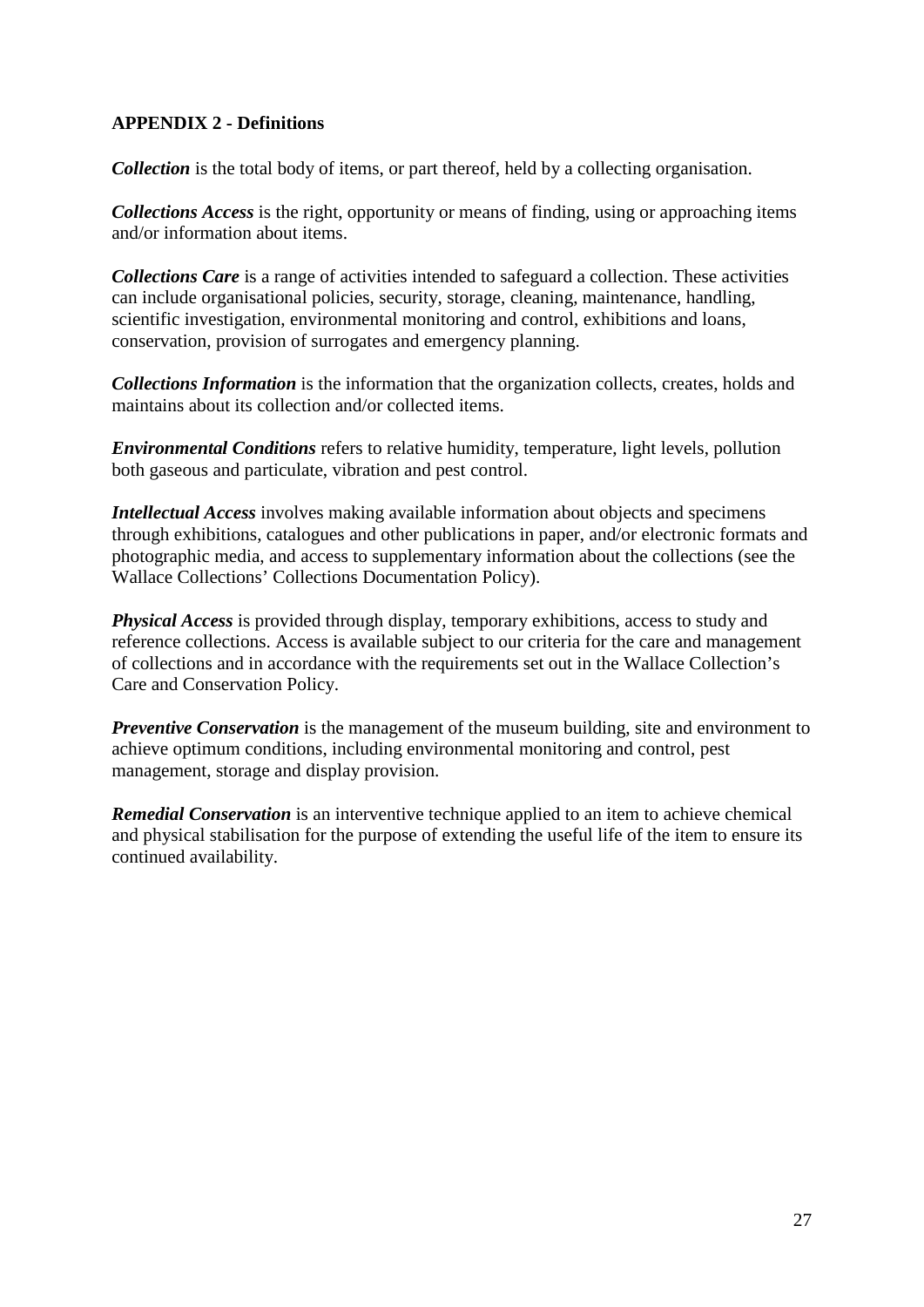# **APPENDIX 3 – Access Guidelines for Printed Material** (internal and external)

- Minimum text size of 12 point for print, ideally 14 point
- Minimum text size of 16 point for large print, ideally minimum of 18 point
- Text such as page numbers, labels, superscripts is ideally the same size as the body text (e.g. 18th not  $18^{th}$ )
- A sanserif typeface preferred e.g. Whitney, Arial
- Avoid italics, underlining or large blocks of capital letters wherever possible
- Adequate line spacing
- Adequate space between paragraphs
- Text is left aligned except in exceptional circumstances
- Text is horizontal
- Words and single pieces of information are not split onto two lines unless unavoidable
- Columns avoided or reduced in number if appropriate
- If columns are used, there is adequate space between them and possibly a vertical dividing line
- Good contrast between text and background
- No information conveyed solely through colour, images or diagrams
- No text overlapping images (other than exceptional cases)
- Paper is non-glossy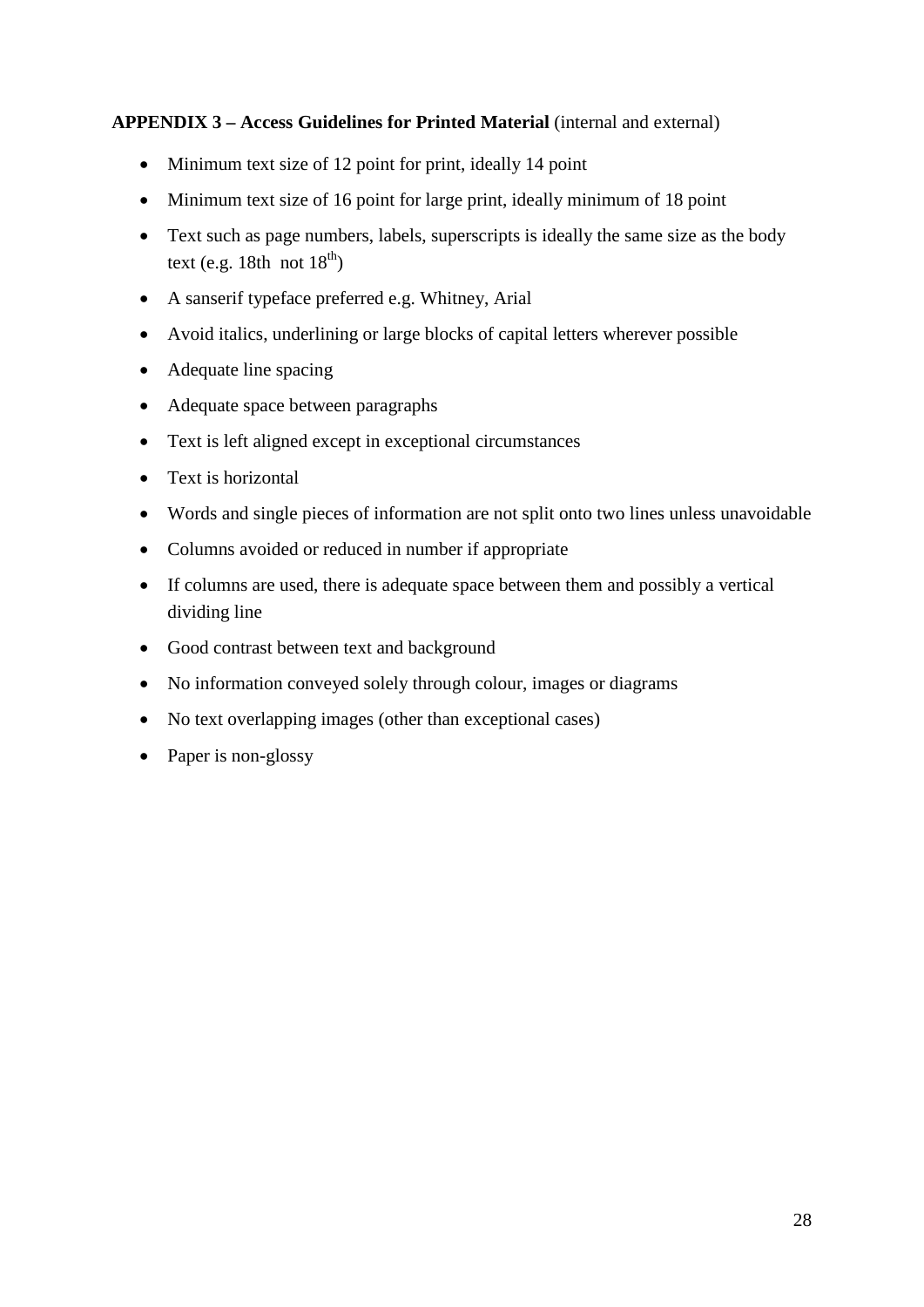# **APPENDIX 4 – Legal and Ethical Basis**

Collections Management is subject to and therefore will be managed in accordance with the following legislation, ethical codes and sectoral standards:

# **Legal Basis**

- CITES, 2012
- • Convention on the Means of Prohibiting and Preventing the Illicit Import, Export and Transfer of Ownership of Cultural Property, UNESCO, 1970
- Copyright Act 1911 and 1956
- Copyright and Related Rights Regulations, 2003
- Copyright, Designs and Patents Act 1988
- COSHH: Control of Substances Hazardous to Health Regulations, 2002
- The Data Protection Act, 1998
- Dealing in Cultural Objects (Offences) Act, 2003
- Disability Discrimination Act 1995 (as amended)
- The Environmental Information Regulations, 2004
- Equality Act, 2006
- The Fire Precautions Act ,1971
- Human Rights Act, 1998
- The Freedom of Information Act, 2000
- Health and Safety at Work etc. Act, 1974
- Management of Health and Safety at Work Regulations 1999
- The Museums and Galleries Act, 1992
- The Public Records Acts, 1958, as amended 1967
- Race Relations Act, 1976
- Racial and Religious Hatred Act, 2006
- Reporting of Injuries, Diseases and Dangerous Occurrences Regulations, 1995
- The Requirements of HM Customs & Revenue
- Re-use of Public Sector Information Regulations, 2005
- Sex Discrimination Act, 1975

# **Ethical codes**

- Code of Ethics for Museums, Museum Association, 2015
- Code of Ethics for Museums, ICOM, 2006
- Combating Illicit Trade: Due Diligence Guidelines for Museums, Libraries and Archives on collecting and borrowing Cultural Material, DCMS, 2005
- Statement of principles issued by the Museum Directors Conference on spoliation of works of art during the Holocaust and World War II period, 1998
- • UK Export Licensing for Cultural Goods Procedures and guidance for exporters of works of art and other Cultural Material, DCMS, 2005

# **Sectoral standards**

- revision): international library documentation standard. In process of super cession by • Anglo-American Cataloguing Rules (AACR, Joint Steering Committee, 2nd ed., 2002 Resource Description and Access ('RDA', 2010, revisions through 2013-)
- Benchmarks in Collections Care for Museums, Archives and Libraries, 2007